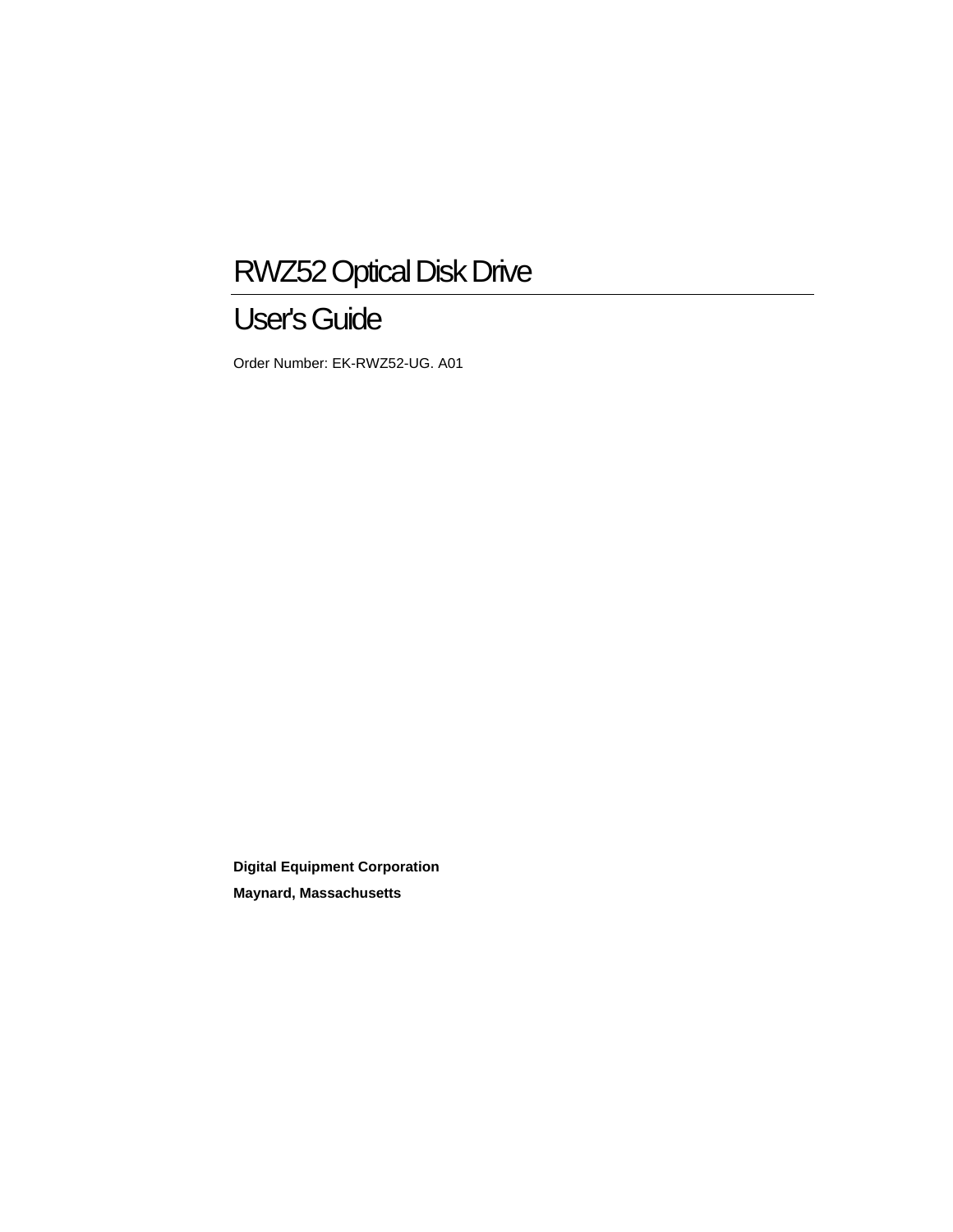#### **April 1994**

The information in this document is subjet to change without notice and should not be construed as a commitment by Digital Equipment Corporation. Digital Equipment Corporation assumes no responsibility for any errors that may appear in this document.

The software described in this document is furnished under a license and may be used or copied only in accordance with the terms of such license.

Restricted Rights: Use, duplication, or disclosure by the U.S. Government is subject to restrictions as set forth in subparagraph (c)(1)(ii) of the Rights in Technical Data and Computer Software clause at DFARS 252.227-7013.

© Digital Equipment Corporation 1992.

All Rights Reserved.

Printed in U.S.A.

The postpaid Reader's Comments forms at the end of this document request your critical evaluation to assist in preparing future documentation.

The following are trademarks of Digital Equipment Corporation: DECnet, PATHWORKS, ULTRIX, VAX, VMS, and the DIGITAL logo.

The following are third-party trademarks:

MS-DOS and Microsoft are registered trademarks and Windows is a trademark of Microsoft Corporation. Novell is a registered trademark of Novell, Inc. Sun is a registered trademark and SPARCstation is a trademark of Sun Microsystems, Inc. UNIX is a registered trademark of UNIX System Laboratories, Inc.

この装置は、第二種情報装置(住宅地域又はその隣接した地域において使用 されるべき情報装置)で住宅地域での電波障害防止を目的とした情報処理装置 等電波障害自主規制協議会(VCCI)基準に適合しております。

しかし、本装置をラジオ、テレビジョン受信機に近接してご使用になると、

受信障害の原因となることがあります。

取扱説明書に従って正しい取り扱いをしてドさい。

ZK5909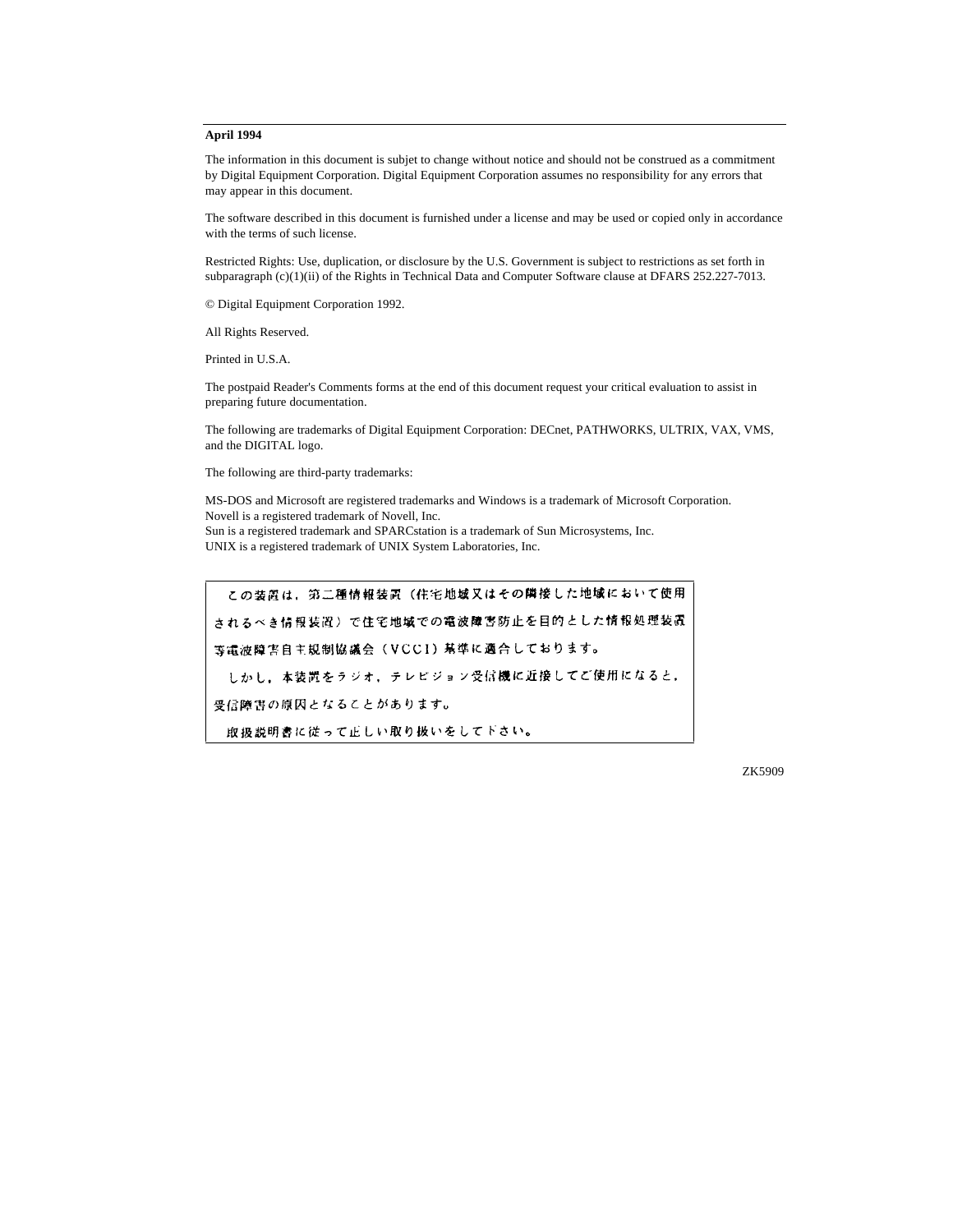# **Contents**

 $1 - 1$ 

 $2 - 1$ 

 $3 - 1$ 

#### **Drive Characteristics**

#### **Setting up the RWZ52**

#### **Using Optical Disks**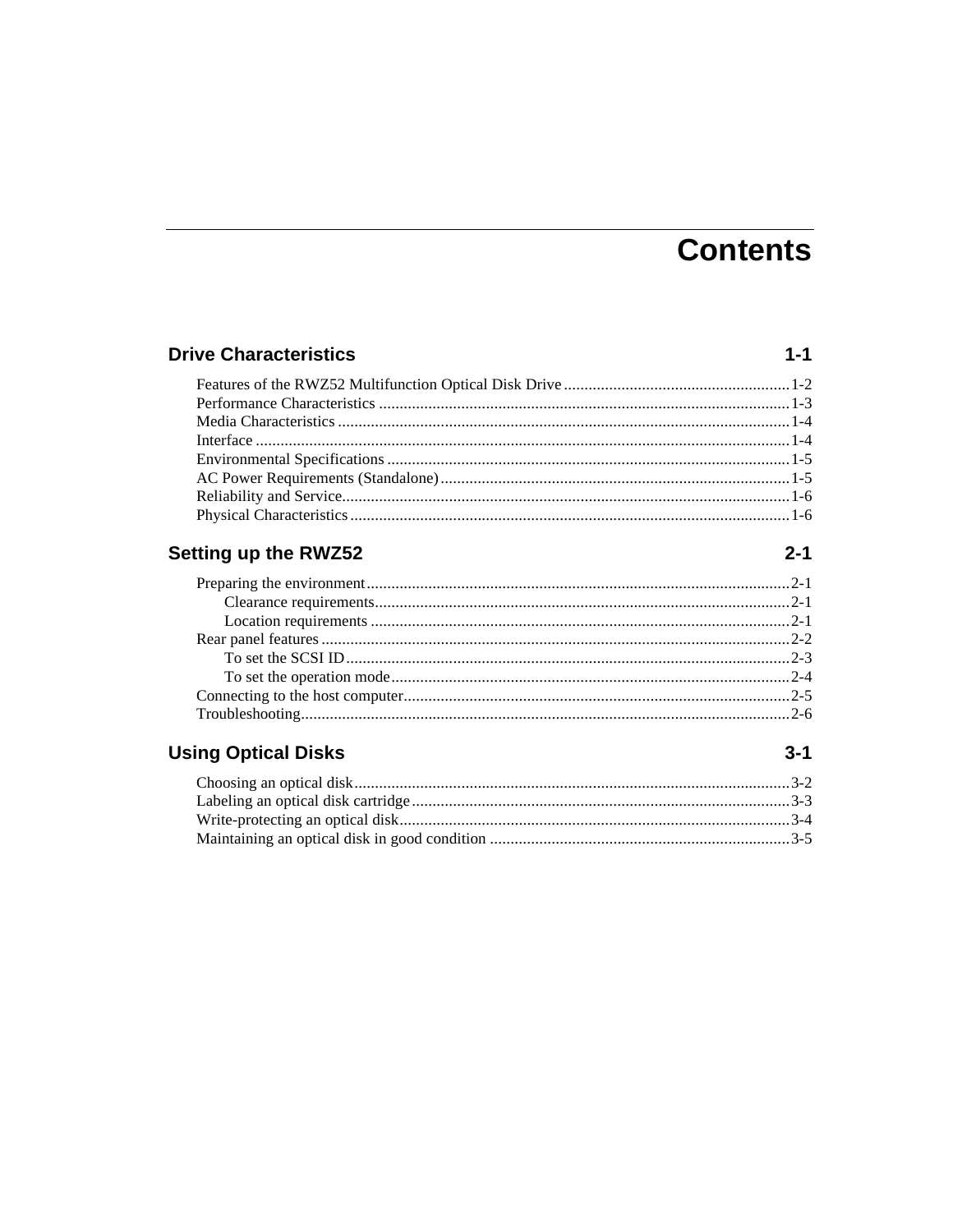| <b>Operating the RWZ52</b>                  | 4-1 |
|---------------------------------------------|-----|
|                                             |     |
| <b>Software Applications For The RWZ52</b>  | 5-1 |
| <b>Product Numbers Options and Supplies</b> | Δ-1 |

### **Figures**

### **Tables**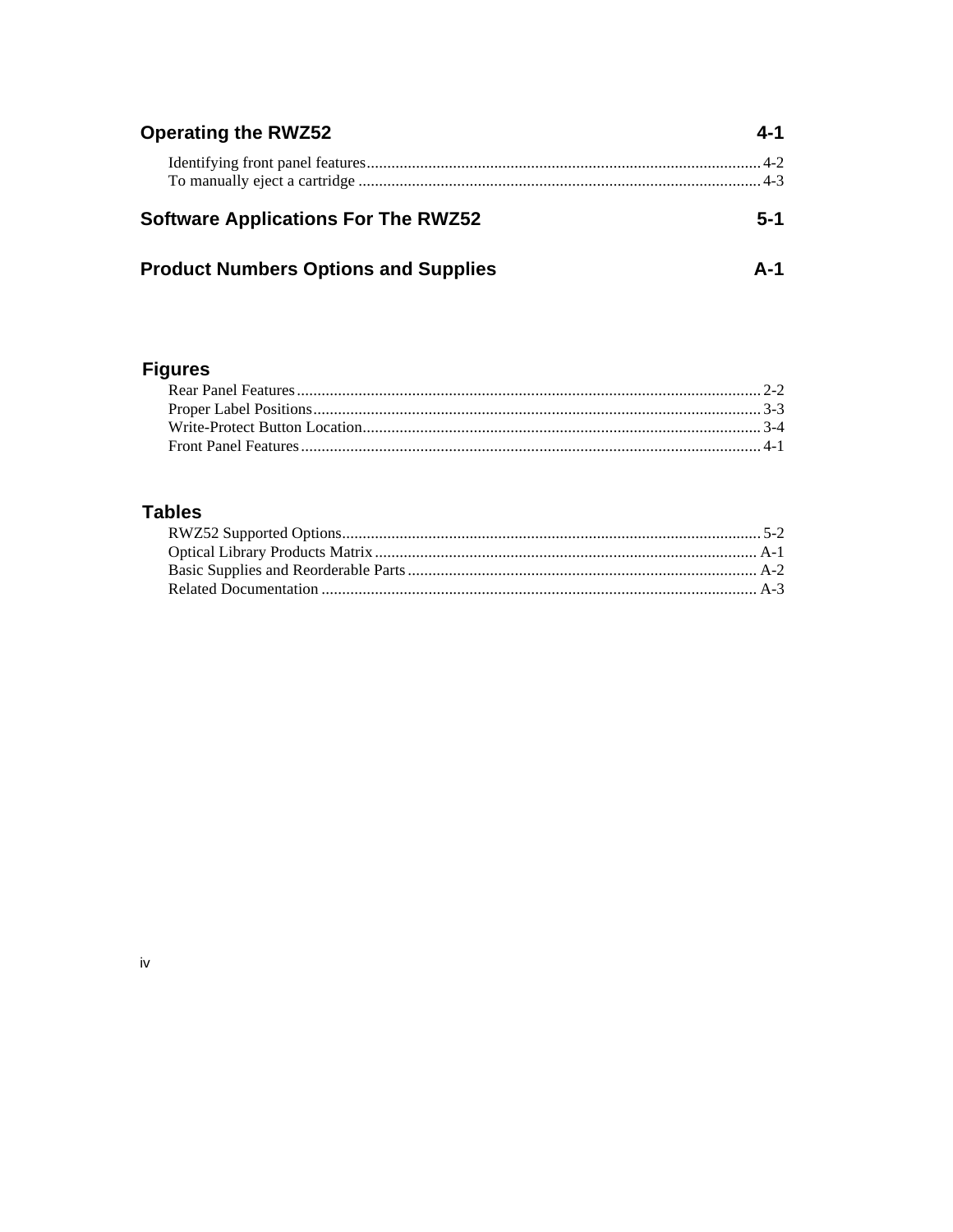## **Preface**

#### **Purpose of This Guide**

This guide provides information on setting up and using the RWZ52 Optical Disk Drive.

#### **Who Should Use This Guide**

This guide is written for owners and users of the RWZ52 Optical Disk Drive.

#### **Structure of This Guide**

This guide is organized as follows:

Chapter 1: **Drive Characteristics** - This chapter provides an overview of the RWZ52 Optical disk drive. Included are tables listing the drive's physical, environmantal, electrical, reliability, and performance specifications.

Chapter 2: **Setting up the RWZ52** - Instructions on choosing a location, configuring the drive, and connecting it to the host computer are contained in this chapter.

Chapter 3: **Using Optical Disks** - This chapter explains how to label and write-protect optical disks. In addition, suggestions are provided for the proper care and handling of disks.

Chapter 4: **Operating the RWZ52** - The front panel features are described in this chapter. A procedure for manually ejecting a cartridge is included as well.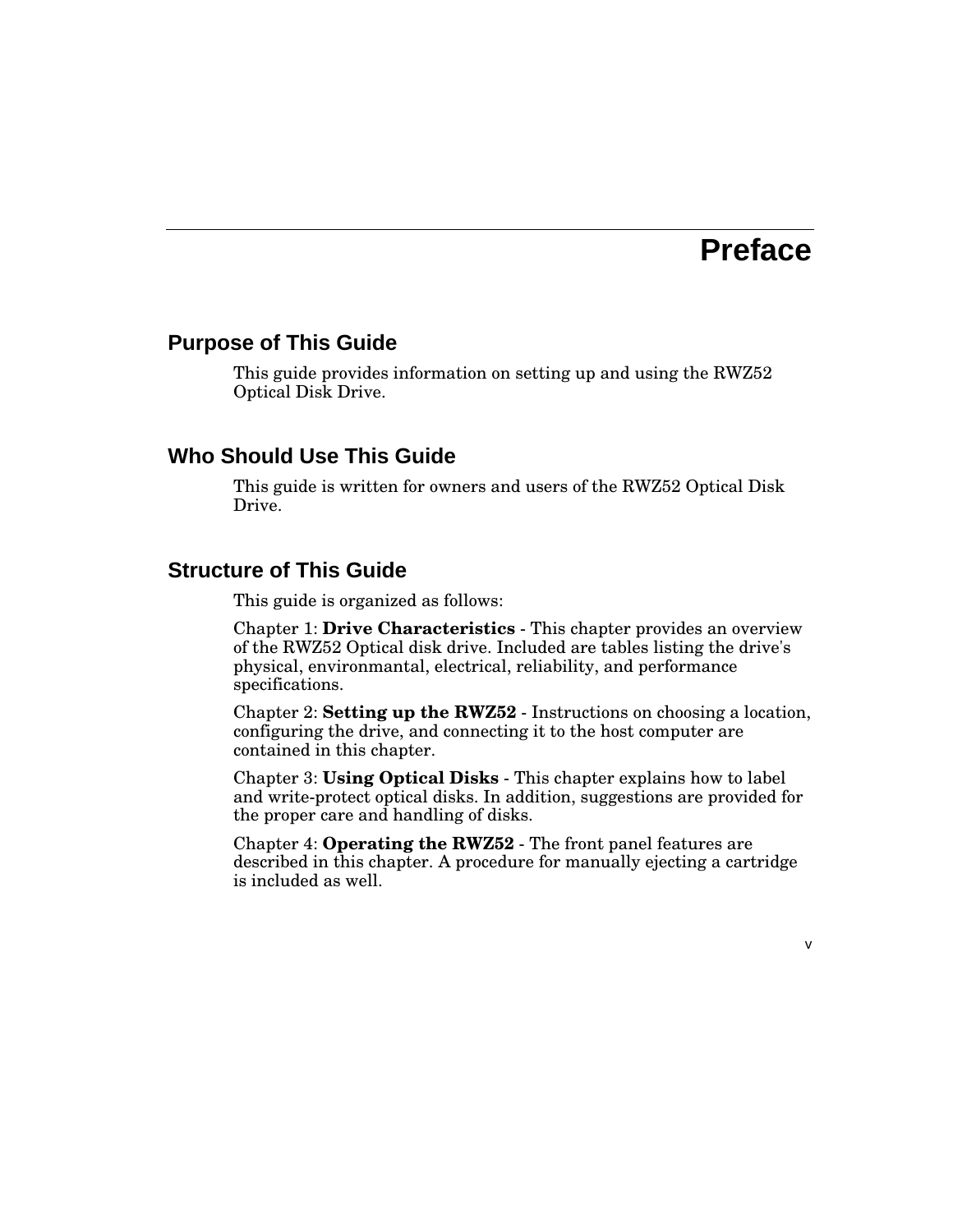Chapter 5: **Software Applications for the RWZ52** - This chapter provides a summary of some of the supported software applications and operating systems available for the RWZ52.

Appendix A: **Product Numbers, Options, and Supplies** -Tables are supplied listing part numbers for Digitals family of optical disk products, order numbers for media and supplies, and order numbers for related documentation.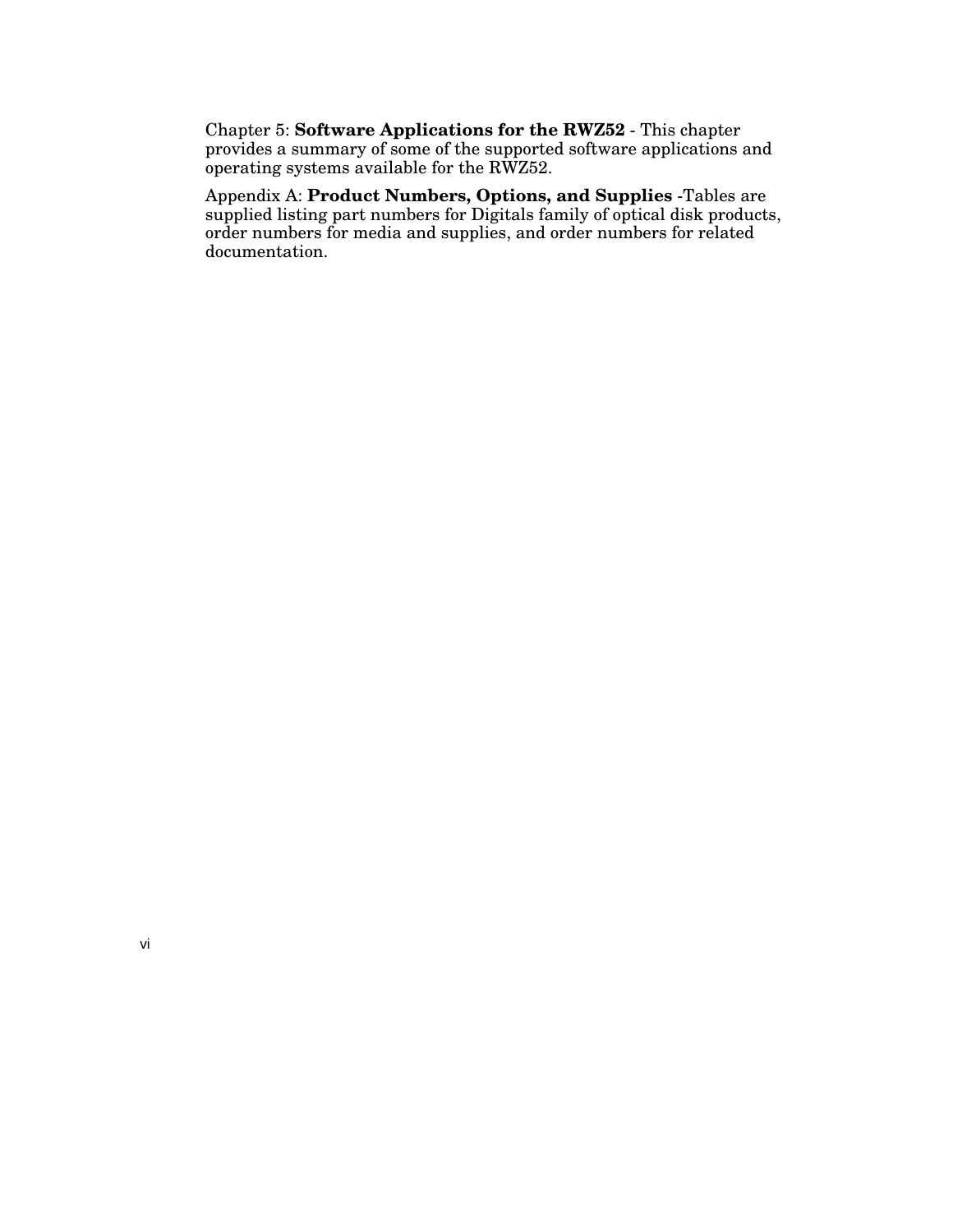# **1**

# **Drive Characteristics**

This chapter provides information on the following topics:

- product features
- performance characteristics
- media characteristics
- environmental specifications
- power requirements
- service specifications
- physical characteristics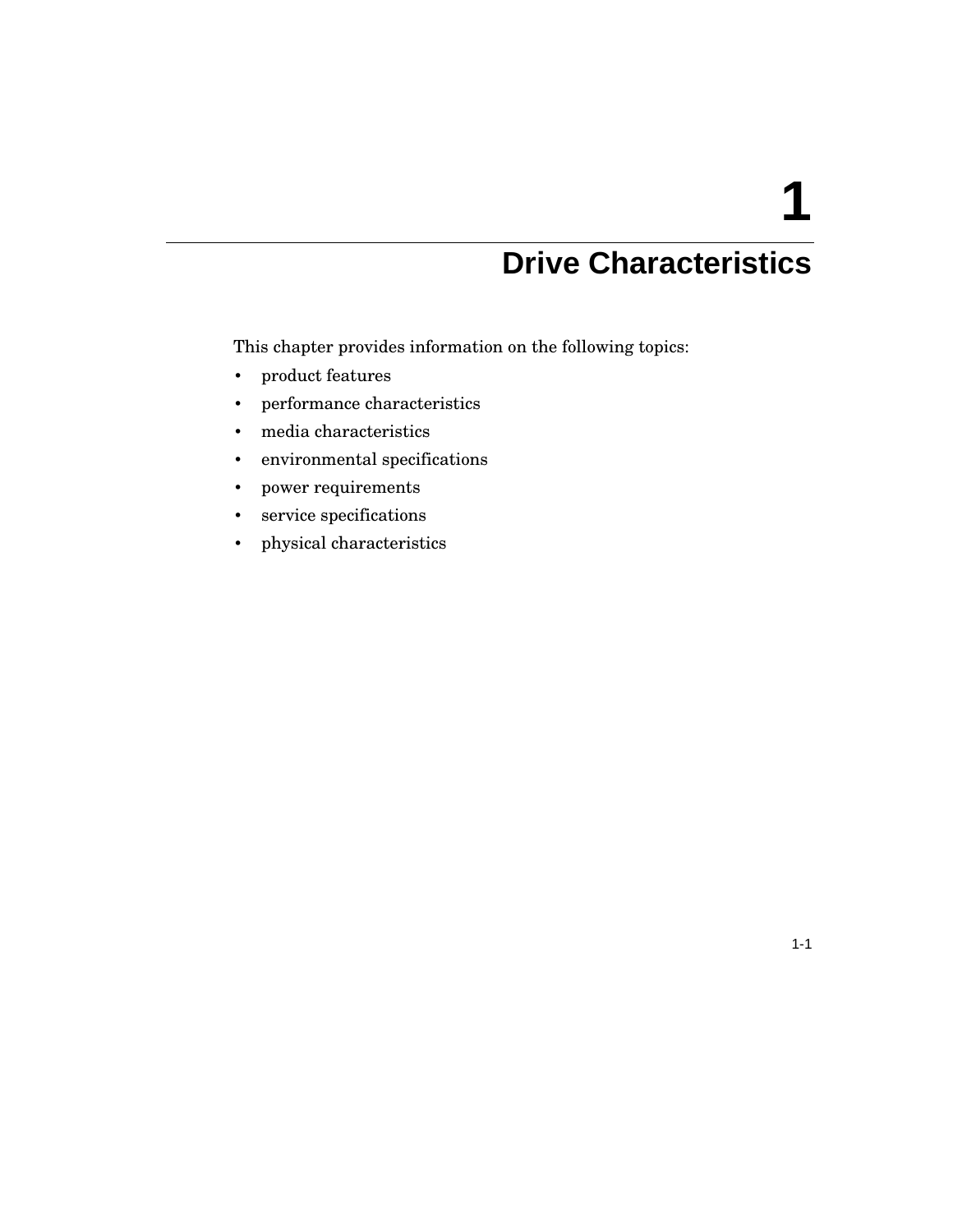### **Features of the RWZ52 Multifunction Optical Disk Drive**

#### **High Performance**

- 23 millisecond average seek time
- 8 millisecond average latency
- 1000 Kbytes/second data transfer rate for reads
- 500 Kbytes/second data transfer rate for writes
- less than 3 second media load and spin-up time
- Digital Signal Processor based servo intelligent servo system for faster seeks and lower error rates
- split optics lighter optical head for faster and more accurate data access
- caching full read and write caching for optimizing system performance

#### **Industry Standard Compliance**

- 5.25 inch industry standard media (ISO and ANSI)
- Continuous composite format

#### **Superior Reliability**

- 100,000 hours MTBF (Mean Time Between Failures)
- 1,200,000 MSBF (Mean Swaps Between Failure Autochanger only)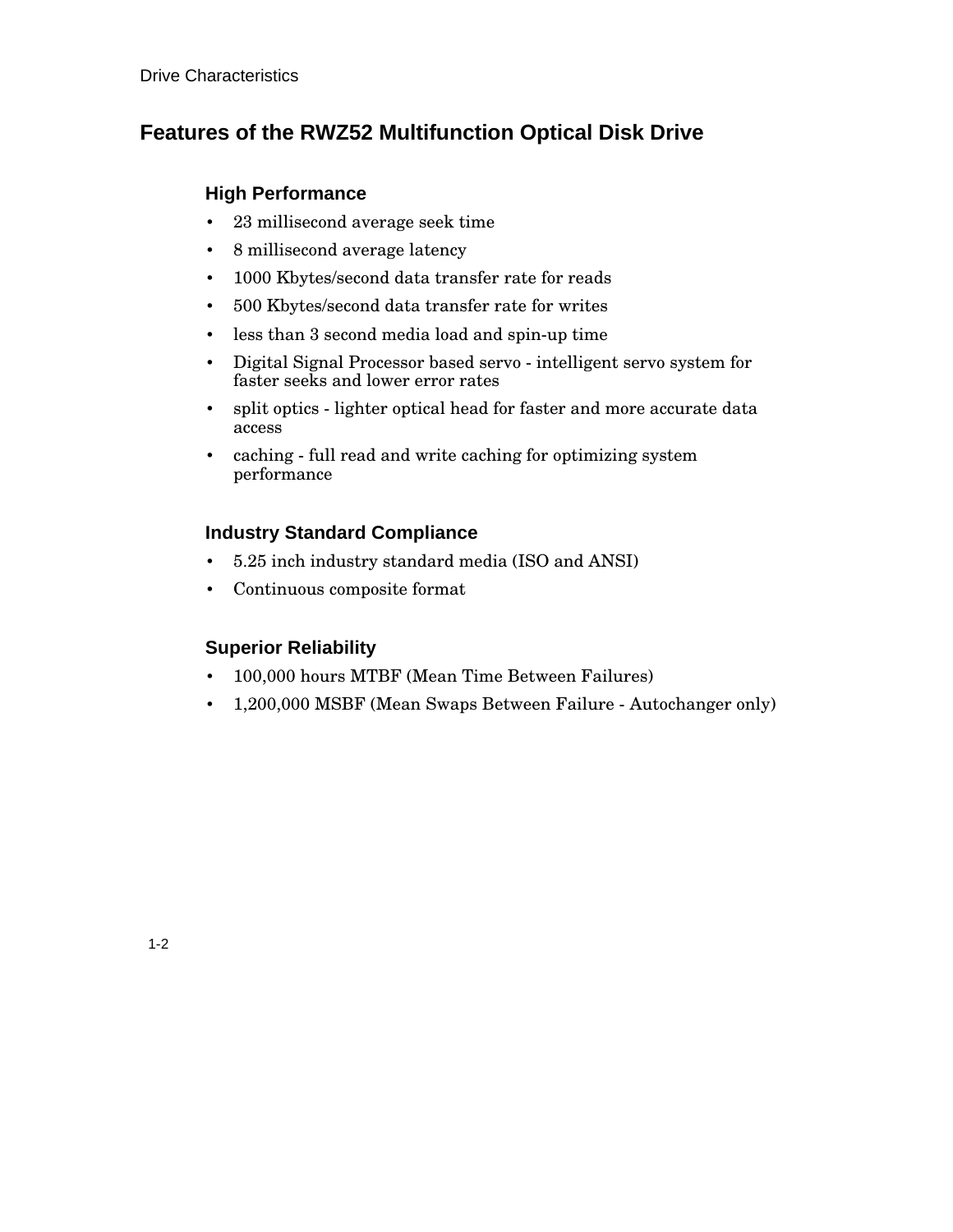### **Performance Characteristics**

| 650 MByte Disks                                 | 1.3 GByte Disks                              |
|-------------------------------------------------|----------------------------------------------|
|                                                 |                                              |
| $23.5$ ms                                       | $23.5$ ms                                    |
| $45 \text{ ms}$                                 | $45 \:\rm ms$                                |
| $5 \text{ ms}$                                  | $4 \text{ ms}$                               |
| 2 <sub>ms</sub>                                 | 2 <sub>ms</sub>                              |
| $8.3 \text{ ms}$                                | $12.5 \text{ ms}$                            |
| $31.8 \text{ ms}$                               | $36 \text{ ms}$                              |
| 3600 rpm                                        | $2400$ rpm                                   |
|                                                 |                                              |
| 1.0 Mbytes/sec.                                 | Up to $1.6$<br>Mbytes/sec.                   |
| 0.5 Mbytes/sec.                                 | Up to $0.8$<br>Mbytes/sec.                   |
| 5 Mbytes/sec.                                   | 5 Mbytes/sec.                                |
| 3 Mbytes/sec.                                   | 3 Mbytes/sec.                                |
| 512 Kbytes                                      | 512 Kbytes                                   |
| Read aheads                                     | Read aheads                                  |
| Immediate<br>Reporting Write Re-<br>ordering    | Immediate<br>Reporting Write Re-<br>ordering |
| less than 1 per $10^{14}$<br>bytes              | less than 1 per $10^{14}$<br>bytes           |
| <b>Media Load/Unload Times (Autochanger)</b>    |                                              |
| $2.8$ sec. avg.                                 | $2.3$ sec. avg.                              |
| Unload (including spin down)<br>$1.4$ sec. avg. | $1.4$ sec. avg.                              |
| <b>Media Load/Unload Times (Standalone)</b>     |                                              |
| 3.8 sec. avg.                                   | 3.3 sec. avg.                                |
| $2.3$ sec. avg.                                 | $2.3$ sec. avg.                              |
|                                                 |                                              |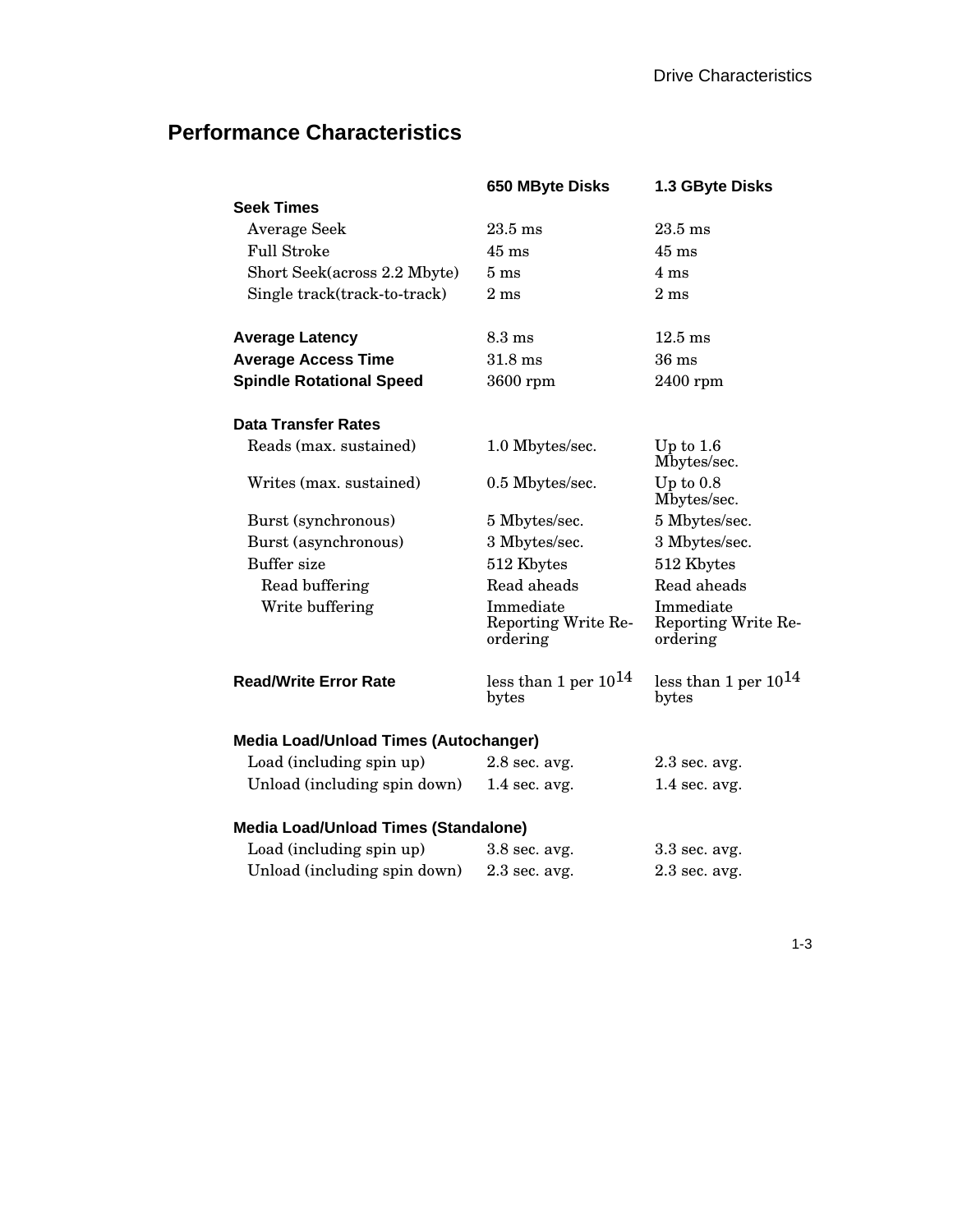Drive Characteristics

### **Media Characteristics**

|                             | <b>650MByte Disks</b>                                                                                     | 1.3GByte Disks                         |
|-----------------------------|-----------------------------------------------------------------------------------------------------------|----------------------------------------|
| <b>Formatted Capacity</b>   |                                                                                                           |                                        |
| 1024 Bytes/sector disks     | 650 Mbytes<br>$(325/\text{side})$                                                                         | $1.3$ Gbytes $(650/\mathrm{side})$     |
| 512 Bytes/sector disks      | 594 Mbytes<br>$(297/\mathrm{side})$                                                                       | $1.2$ Gbytes $(600/\text{side})$       |
| Bytes per sector            | $1024^{1}/512$                                                                                            | $1024^{1/5}12$                         |
| Sector per track            | 31/17                                                                                                     | 31/17                                  |
| Physical tracks per surface | 18751                                                                                                     | 21600                                  |
| Logical tracks per surface  | 18751                                                                                                     | 37594                                  |
| Rewritable media format     | Continuous<br>Composite<br>conforming to<br>ISO/IEC 10089A;<br><b>ANSI X3.212</b>                         | ECMA-184; ISO/IEC<br>DIS 13549 (draft) |
| Write-Once media format     | Continuous<br>Composite write-<br>once (CCW)<br>conforming to<br>ISO/IEC DIS 11560;<br><b>ANSI X3.220</b> | ECMA-184; ISO/IEC<br>DIS 13549 (draft) |
| <b>Media Life</b>           | 30 years                                                                                                  | 30 years                               |
| Interface                   | SCSI-2 single-ended                                                                                       | SCSI-2 single-ended                    |

<sup>1</sup>Digital supports 512 byte sectors only!

-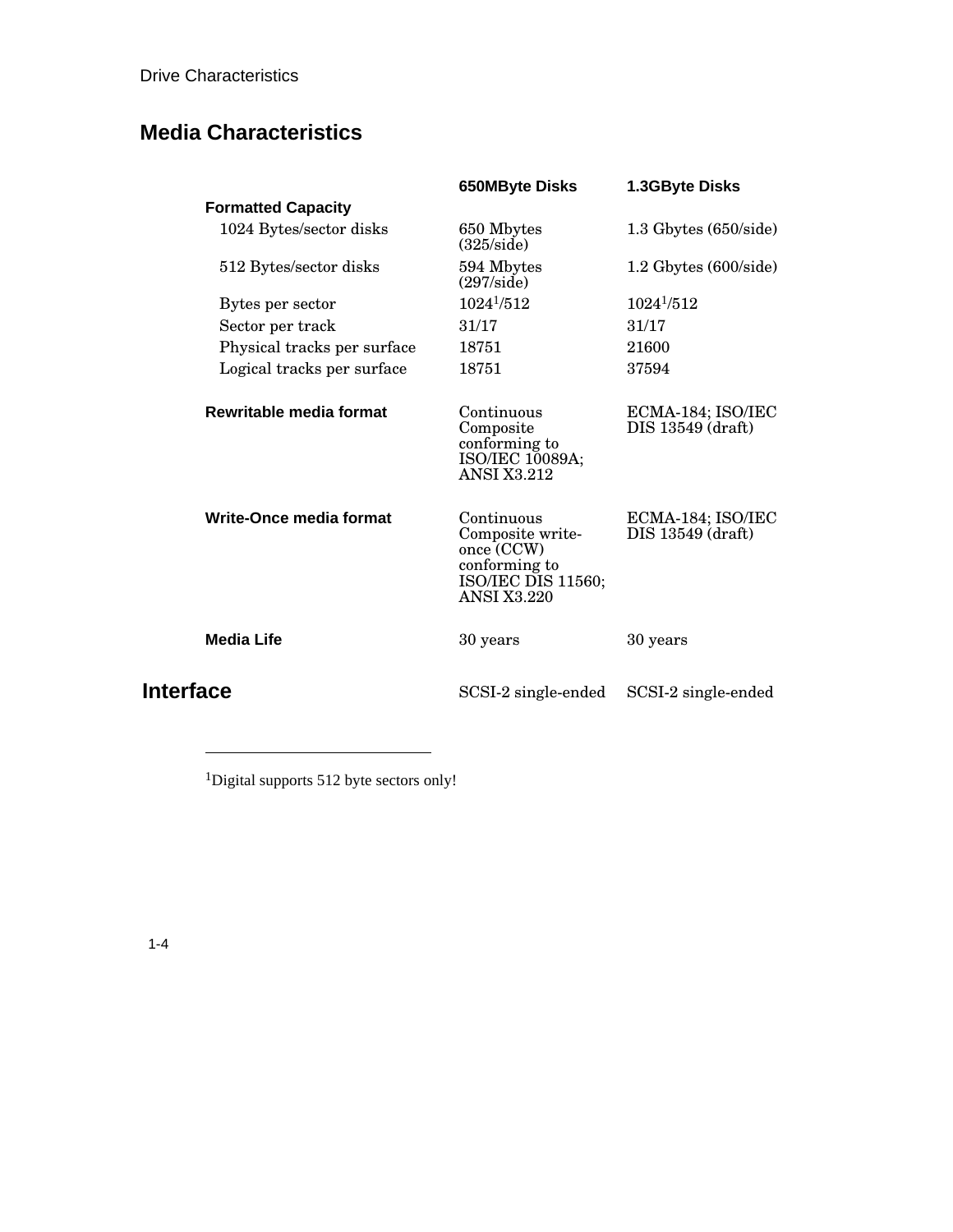### **Environmental Specifications**

| Shock                        |                                 |
|------------------------------|---------------------------------|
| Operating $(@11 \text{ ms})$ | 2 g, transparent                |
| Non-Operating                | 25 g, no damage                 |
| Vibration (5-500Hz)          |                                 |
| Operating                    | $0.5$ g rms                     |
| Non-Operating                |                                 |
| Random                       | $3 \text{ g} \text{ rms}$       |
| Swept-sine                   | 1 g(0 to peak)                  |
| Altitude                     |                                 |
| Operating                    | $7,620 \text{ m}$ (25,000 ft.)  |
| Non-Operating                | $15,300 \text{ m}$ (50,000 ft.) |
| Temperature                  |                                 |
| Operating                    | 10 degrees to 40 degrees C      |
| Non-Operating                | -40 degrees to 60 degrees C     |
| Gradient                     | 10 degrees C/hour               |
| Humidity                     |                                 |
| Operating                    | 5 to 90 percent                 |

Non-Operating 5 to 95 percent<br>Maximum wet bulb 29 degrees C

# **AC Power Requirements (Standalone)**

Maximum wet bulb

| 100 to 240 Vac                 |
|--------------------------------|
| $50 \text{ to } 60 \text{ Hz}$ |
| 30 W typical, 50 W maximum     |
|                                |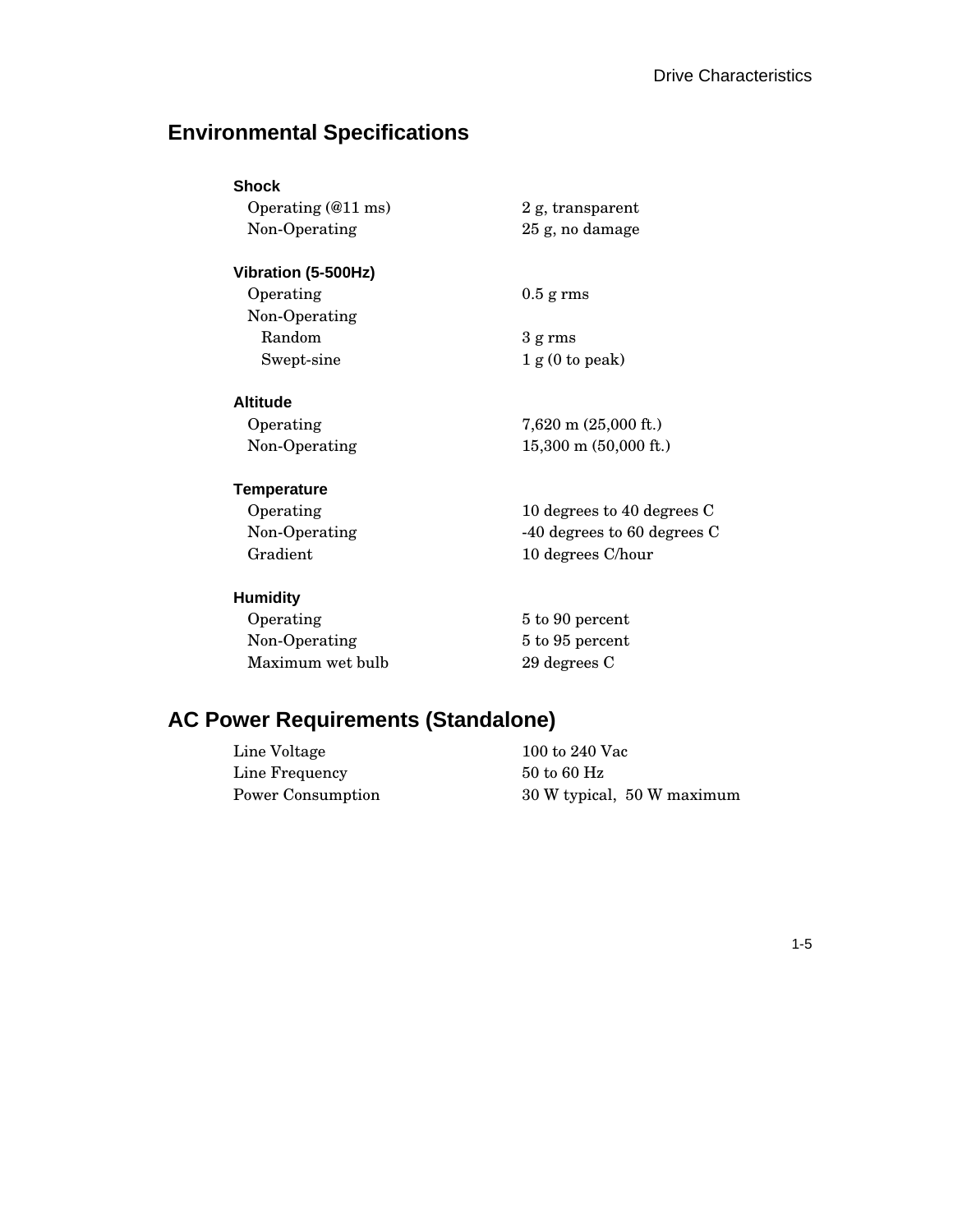### **Reliability and Service**

| <b>Preventive Maintenance</b> | None required                  |
|-------------------------------|--------------------------------|
| Mean Time Between Failures    | 100,000 poweron hours          |
| Cartridge load/unload cycles  | $1,200,000$ (autochanger only) |

### **Physical Characteristics**

#### **Drive Dimensions (Embedded)**

| Height      | $82.5$ mm $(3.25$ in.)       |
|-------------|------------------------------|
| Width       | $146$ mm $(5.75$ in.)        |
| Depth       | $203.2 \text{ mm}$ (8 in.)   |
| Weight(Net) | $2.7 \text{ kg}$ . (6.0 lb.) |

#### **Drive Dimensions (Standalone)**

| Height           | $146$ mm $(5.8$ in.)                   |
|------------------|----------------------------------------|
| Width            | $174 \text{ mm}$ (6.9 in.)             |
| Depth            | $280 \text{ mm} (11 \text{ in.})$      |
| Weight(Net)      | $4.98 \text{ kg}$ . $(11 \text{ lb.})$ |
| Weight(Shipping) | 6.33 kg. $(14 \text{ lb.})$            |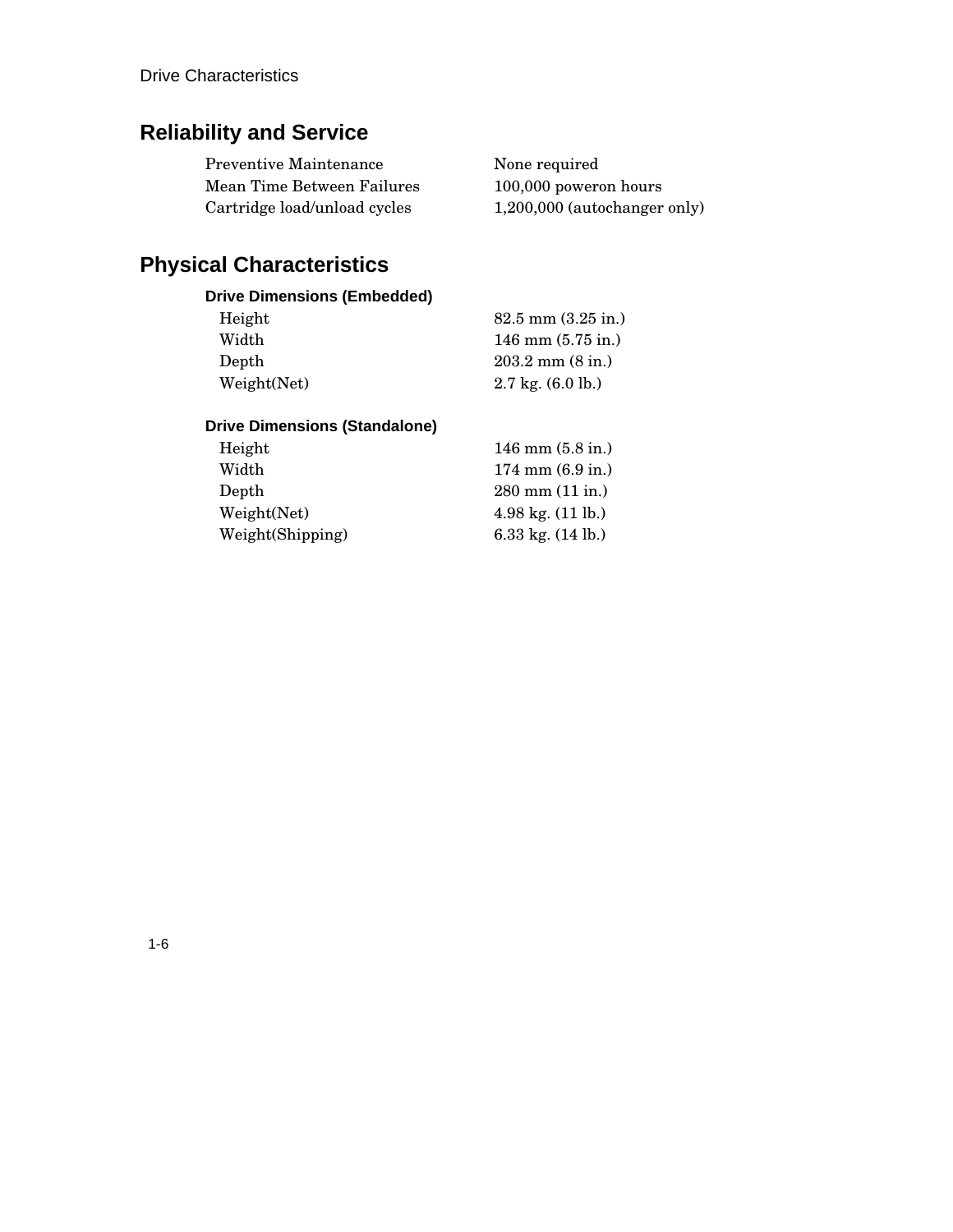# **Setting up the RWZ52**

This chapter discusses the environment, hardware and procedures that are necessary to connect a Digital Equipment Corporation RWZ52 to the host computer:

- preparing the environment
- understanding the rear panel
- setting up the optical disk drive address
- choosing the operation mode
- connecting the drive to the host system
- preparing the host computer for use with the RWZ52
- troubleshooting

#### **Preparing the environment**

The following environmental factors should be considered for optimal performance of the RWZ52.

#### **Clearance requirements**

A minimum of 70-80 mm (3 in.) is required behind the rear panel and in front of the optical disk drive to allow air circulation.

#### **Location requirements**

Position the drive away from sources of particulate contamination such as frequently-used doors and walkways, printers, stacks of supplies that collect dust, and smoke-filled rooms.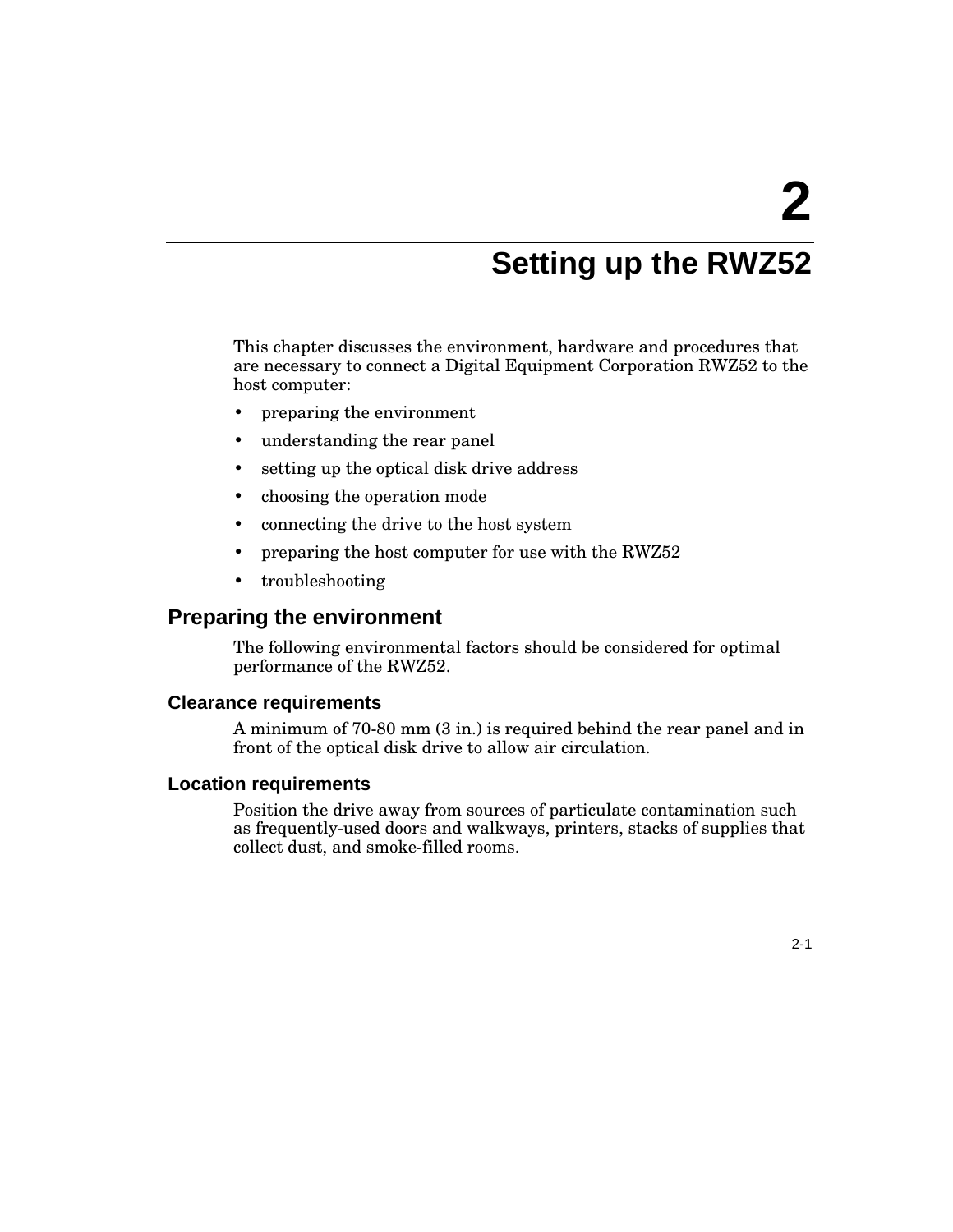### **Rear panel features**

Identify the following rear panel features before you connect the RWZ52 to the host system.

#### **Figure 2-1: Rear Panel Features**



The following numbers correspond to the numbers in the drawing on the previous page.

| $\mathbf{1}$   | SCSI ID switch           | Used to set the SCSI ID.                                                                                                                                                                           |
|----------------|--------------------------|----------------------------------------------------------------------------------------------------------------------------------------------------------------------------------------------------|
| $\overline{2}$ | Operation mode<br>switch | Used to choose the operating mode. Refer to "To set"<br>the operation mode" on page 0-4                                                                                                            |
| $\mathcal{S}$  | <b>SCSI</b> connectors   | Two connectors that allow SCSI devices to be daisy-<br>chained. If no other SCSI device exists on the chain<br>after the optical drive, a terminator must be<br>connected to the unused connector. |
| $\overline{4}$ | Power connector          | Connection for the power cord.                                                                                                                                                                     |
| $\overline{5}$ | On/Off switch            | Used to switch power on or off.                                                                                                                                                                    |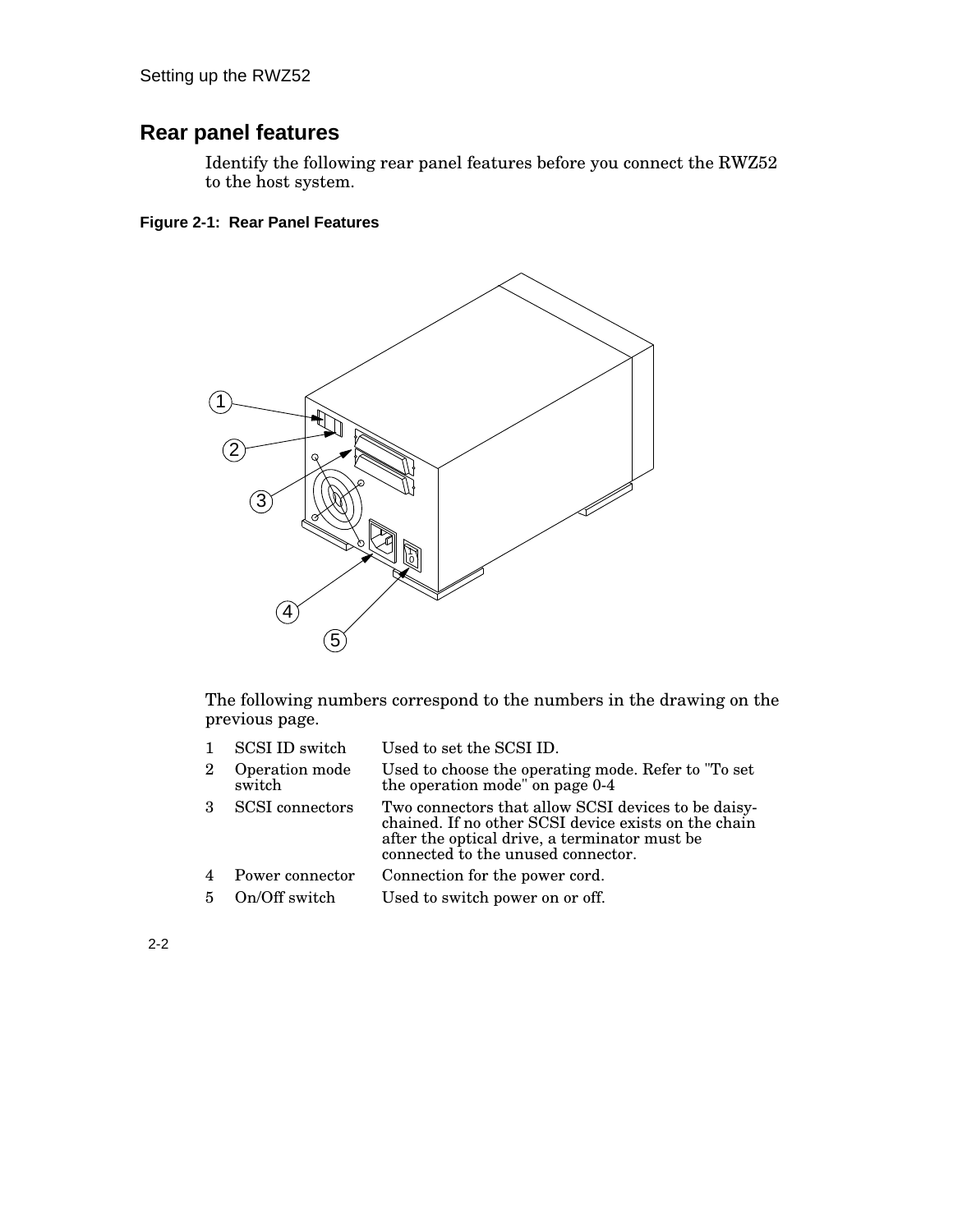#### **To set the SCSI ID**

Follow these steps to set the SCSI ID.

#### **CAUTION:**

Before disconnecting power to any device on the SCSI bus, verify that the bus is inactive. Switching off power while the SCSI bus is active can result in data loss or indeterminate bus states.

Step 1:Make sure the power to the drive is switched off.

Step 2:Locate the SCSI ID switch on the rear panel of the disk drive. Refer to Rear panel features.

Step 3:Set the SCSI ID by pushing in on the button directly above or below the address window with a small screwdriver or the point of a pen. (A small screwdriver was shipped with the RWZ52.) The button above the window decreases the number by one; the button below the window increases the number by one.

#### **NOTE:**

If you change the SCSI ID, you must power cycle the drive so that the drive recognizes the new ID. You may also need to reboot the host system.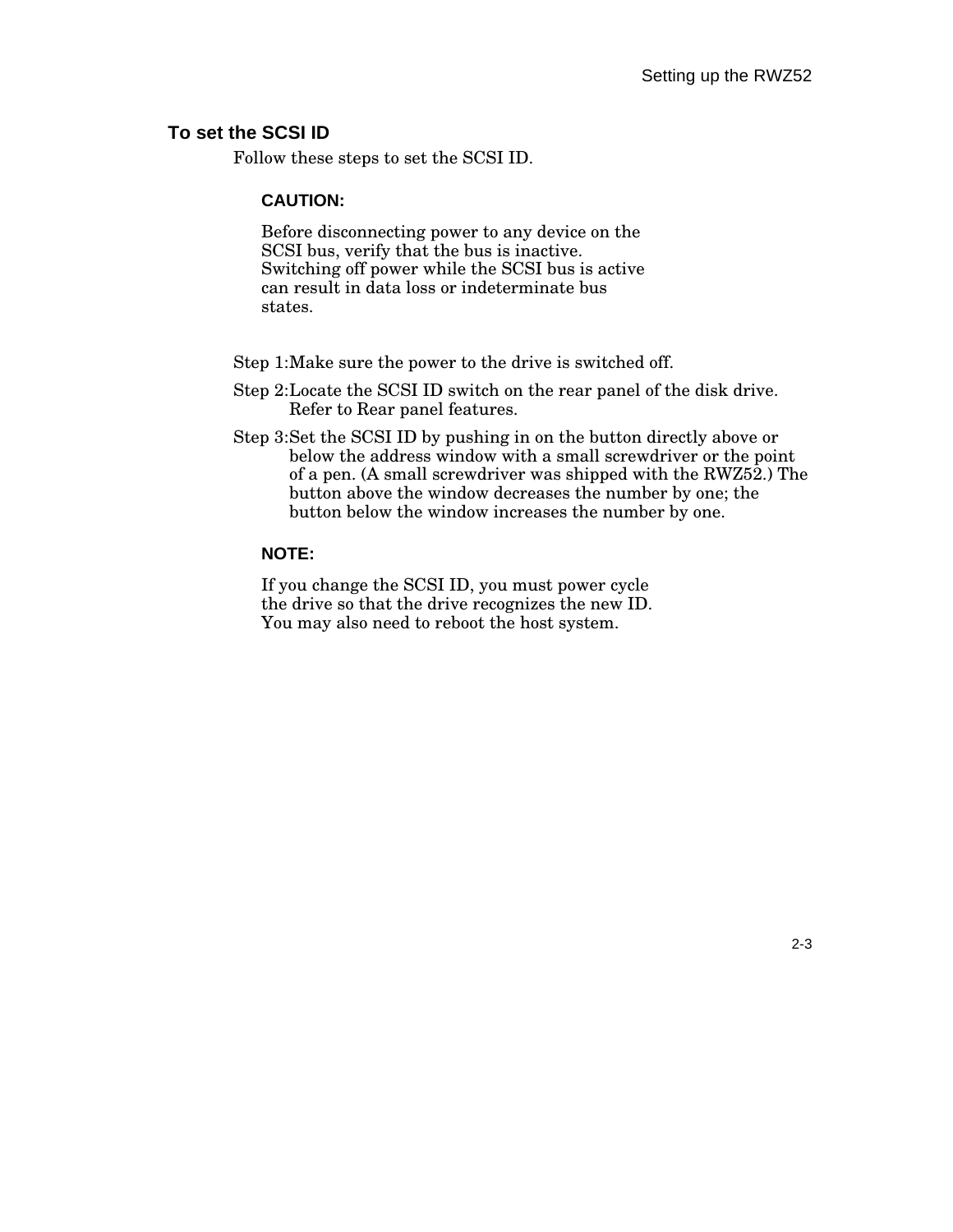#### **To set the operation mode**

The mode selection switch designates in which mode the RWZ52 operates.

Select 0 to operate the RWZ52 as a Digital recognized device. This is the default mode.

Select 1 to operate the RWZ52 as a Hewlett Packard (Model 1300T) recognized device.

Digital recommends operating the RWZ52 as a Digital recognized device. Hewlett Packard mode is available for use with systems and applications that do not recognize the RWZ52.

To change the operation mode, push in on the button directly above or below the operation mode window with a small screwdriver or the point of a pen. *(A small screwdriver was shipped with the RWZ52.)* The button above the window decreases the number by one; the button below the window increases the number by one.

#### **NOTE:**

If you change the operation mode, you must power cycle the drive so that the drive recognizes the new mode. You may also need to reboot the host system.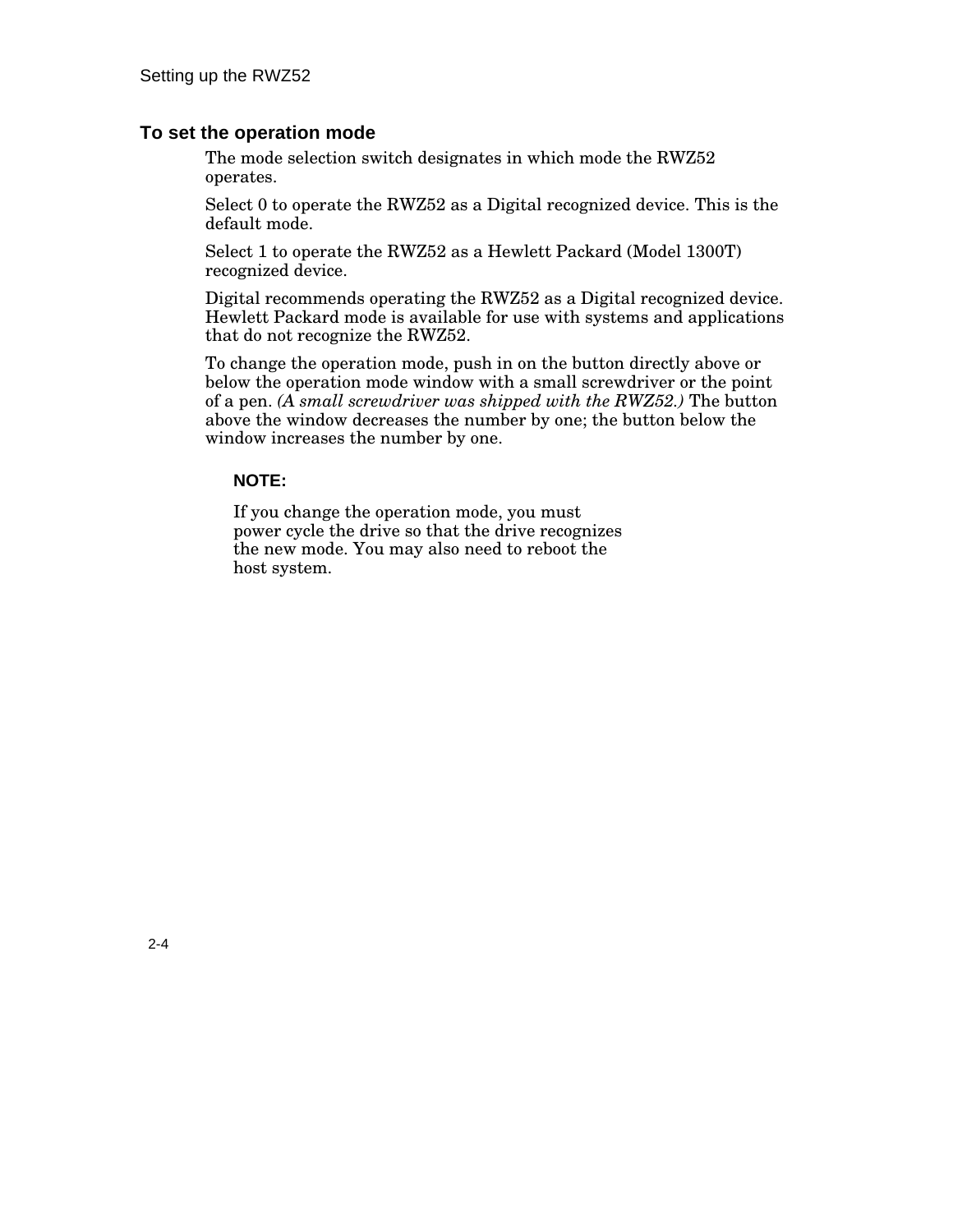#### **Connecting to the host computer**

When you are ready to connect the RWZ52 to your host computer, note the following cautions, then complete the steps below.

#### **CAUTION:**

- Perform a full system backup prior to connecting the optical disk drive to the host computer for full data protection.
- Verify that the bus is inactive before disconnecting power to any device on the SCSI bus. Shutting off any device while the SCSI bus is active can result in data loss or indeterminate bus states.
- Remove an inserted disk before the drive is moved. Damage to the optical read/write mechanism can occur if the drive is moved or bumped while the power is off and a disk is inserted.
- Step 1.Make sure the power is switched off on both the computer and the optical disk drive.
- Step 2.Connect a SCSI cable from the RWZ52 to the host or to the last peripheral which has been daisy-chained.
- Step 3.Connect a SCSI terminator to the last device in the chain.

#### **NOTE:**

The length of the SCSI cable cannot exceed 6 meters, including the internal cable length of all peripherals on the SCSI bus. The RWZ52 internal cable length is .3 m.

- Step 4.Plug one end of the power cord into the AC line connector on the back of the RWZ52 and the other end into the power outlet.
- Step 5.Press in the power switch on the rear of the RWZ52 so that it is in the "ON" position.
- Step 6.Switch on the power to the host computer.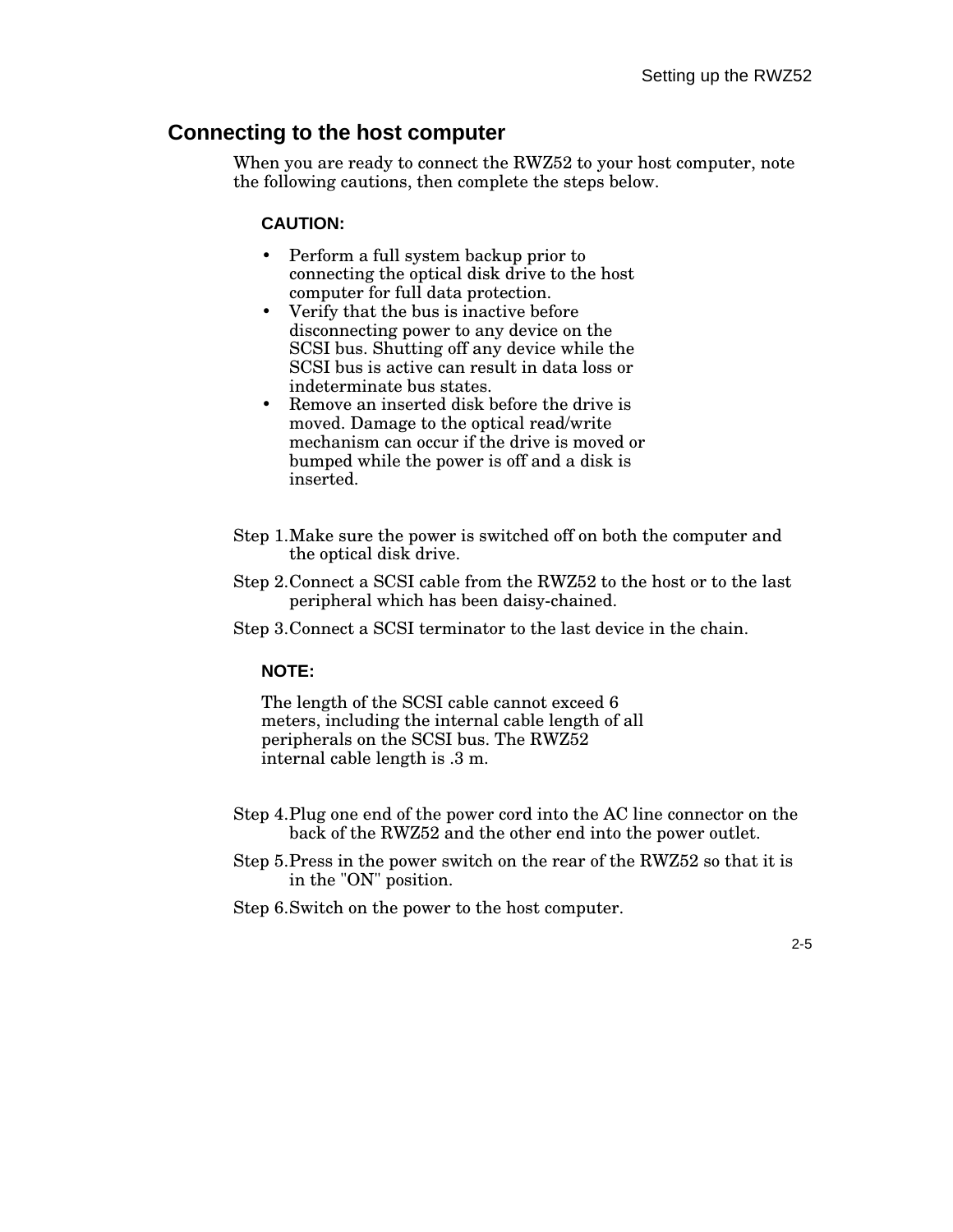#### **NOTE:**

For some host computers to recognize the optical disk drive, the power to the disk drive must be switched on before the power to the host computer.

Step 7.Install the drivers appropriate to your host system, if necessary.

### **Troubleshooting**

If you are having problems with the RWZ52, check to make sure:

- the power cord connection is tight
- the SCSI cables are connected properly
- the power switch located on the rear panel is ON
- the software drivers are loaded properly

If none of the above actions remedy the problem, contact a service representative.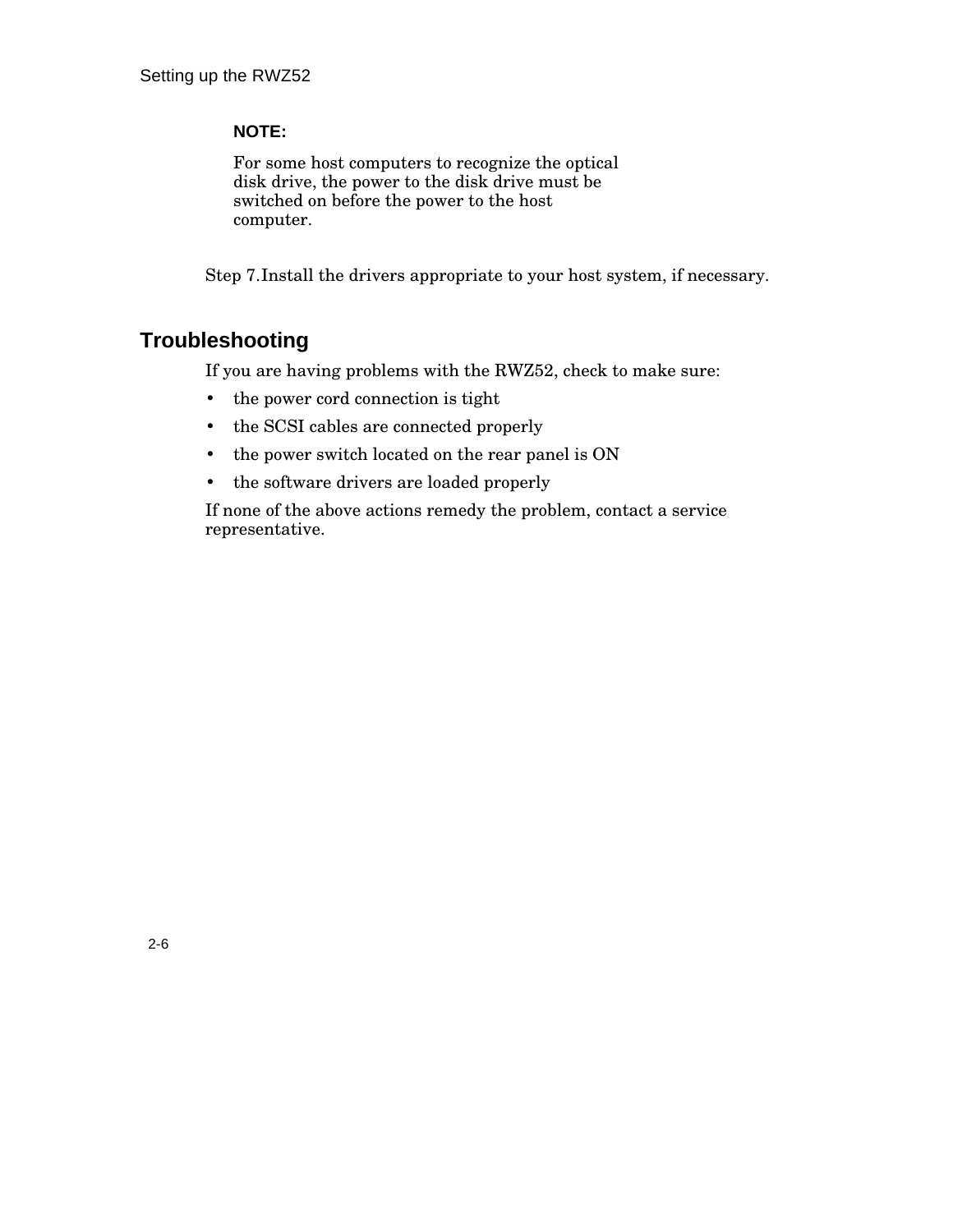# **Using Optical Disks**

The optical disks that you use in the RWZ52 are an integral part of the storage process. This chapter provides information on the following topics:

- choosing an optical disk
- labeling an optical disk
- maintaining an optical disk
- write-protecting an optical disk

#### **NOTE:**

For optimum performance and reliability, Digital recommends the use of Digital-labeled optical disks which have been fully tested for use with Digital's optical products. These disks can be purchased through any Digital-authorized dealer, or ordered through Digital Direct. See Table A-3 on page A-2 for ordering information.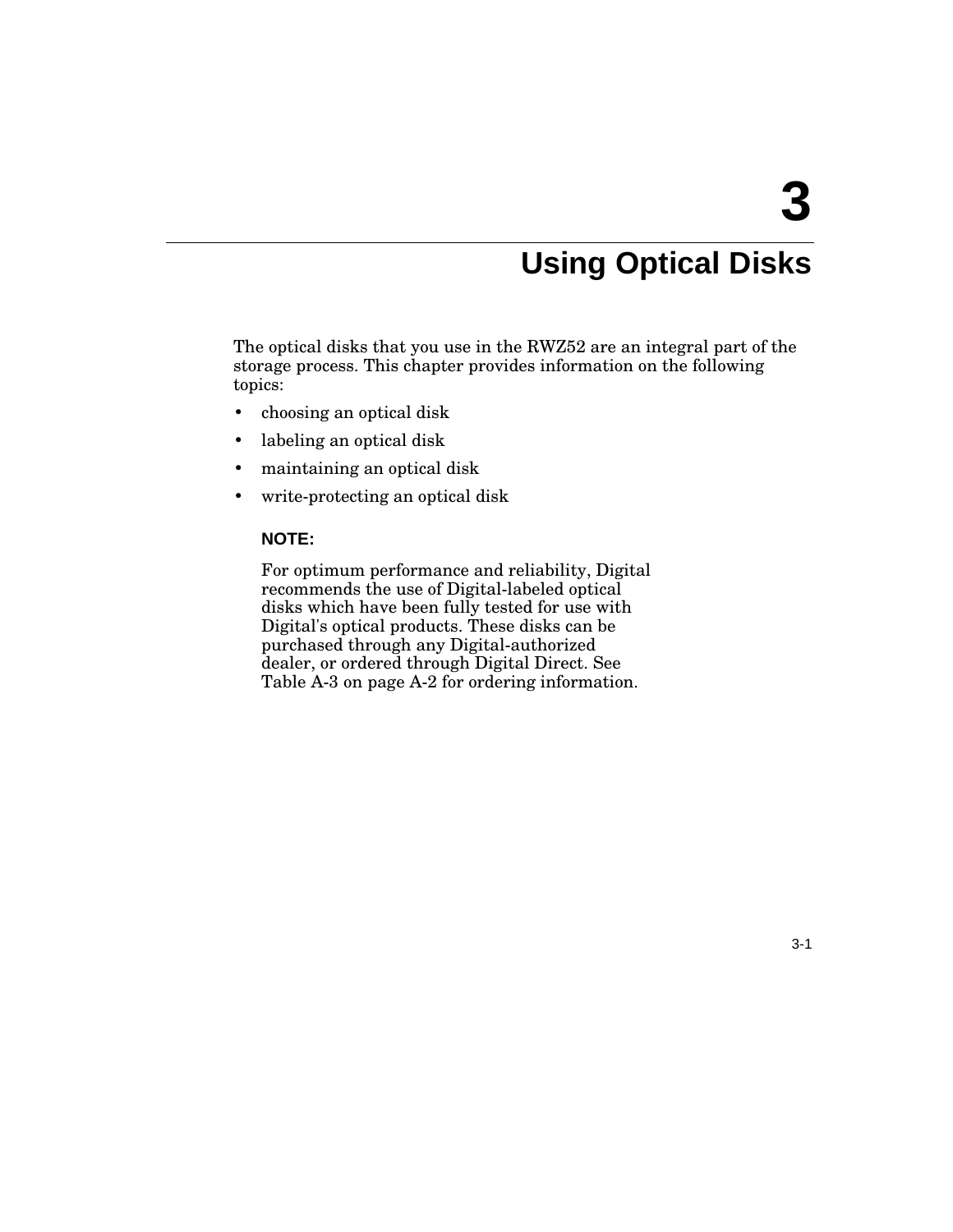### **Choosing an optical disk**

Optical disks are available in two capacities, 650 Mbytes and 1.3 Gbytes. The RWZ52 can read from and write to both 650-Mbyte disks and 1.3- Gbyte disks. However, RWZ52 users should choose 1.3 Gbyte optical disks to receive maximum storage capacity.

Two types of optical disks are available: rewritable disks and write-once disks. To choose which type of disk to use, consider these points:

- Rewritable optical disks data can be repeatedly written and erased.
- Write-once optical disks data can be written only once, and the data cannot be altered or erased. If you have a need for data security and audit trails, write-once disks may be your disk choice.
- Both rewritable and write-once disks come in two sector sizes:1024 bytes/sector and 512 bytes/sector. The sector size you choose depends upon what type of operating system you are running on your computer, and which software package you have chosen. Digital operating systems support 512 byte sectors only. Refer to your computer system documentation or your optical driver software documentation to see which format is supported on your computer. The information is probably listed under optical disk sector size or optical disk format.

#### **NOTE:**

Do not use write-once disks in a computer system that does not support write-once disks. Check your computer system reference manuals to determine the disk types that are supported.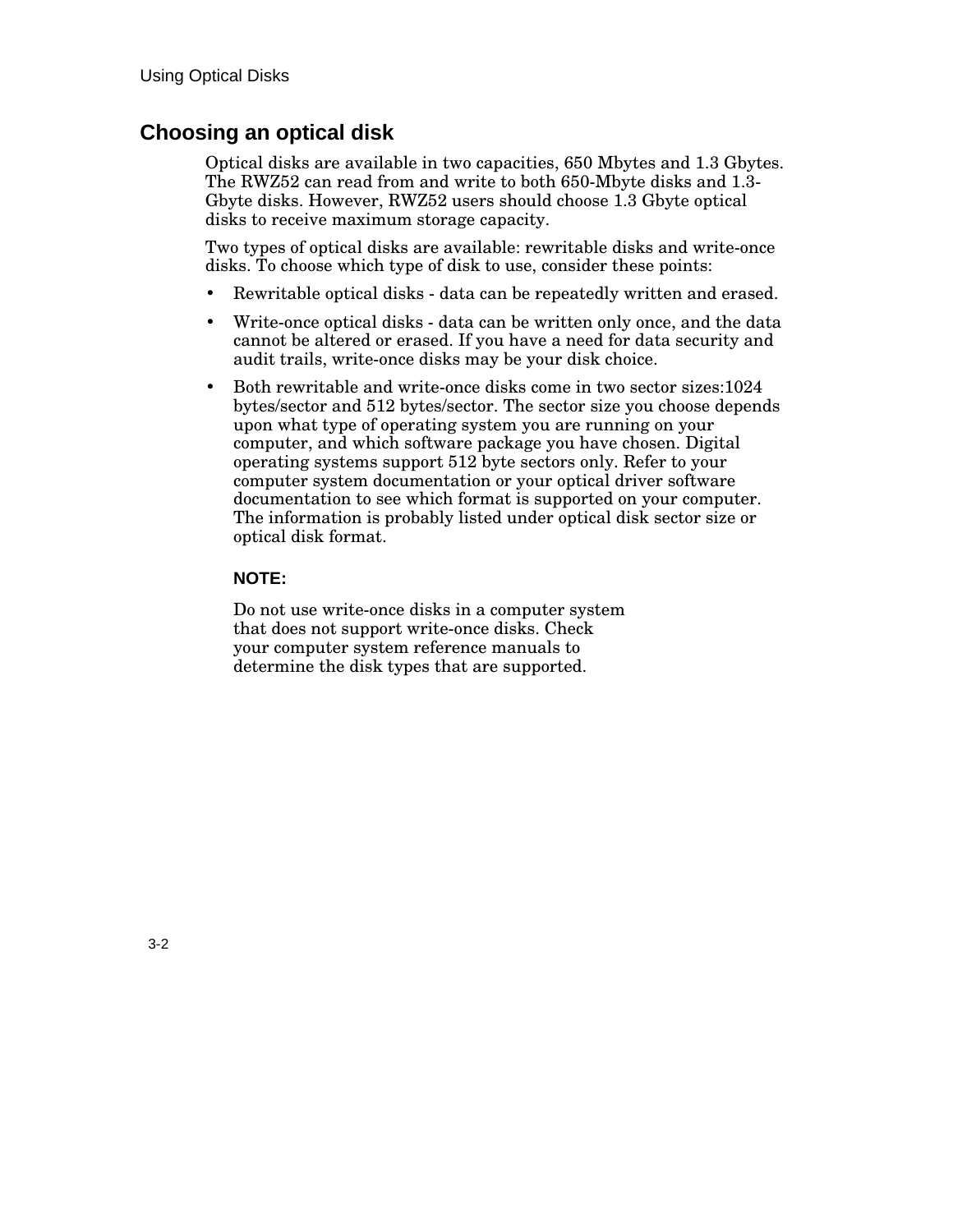### **Labeling an optical disk cartridge**

Make it a practice to label your optical disk cartridges. You are provided adhesive labels with each disk for this purpose. Here are some suggestions for labeling:

- date of format or initialization
- disk owner (e.g. group/department, etc.)
- storage purpose (e.g. backup, old version of operating system, etc.)

Apply the label to the optical disk in an area that does not obstruct the movement of the metal shutter. On side A of an optical disk, the correct label position is just to the left of the metal shutter; on side B, it is the area just to the right of the metal shutter. See the figure below for proper placement of labels on a disk.

#### **CAUTION:**

If a label is applied incorrectly, the disk cartridge may get caught in the drive.





ZS-0507-MH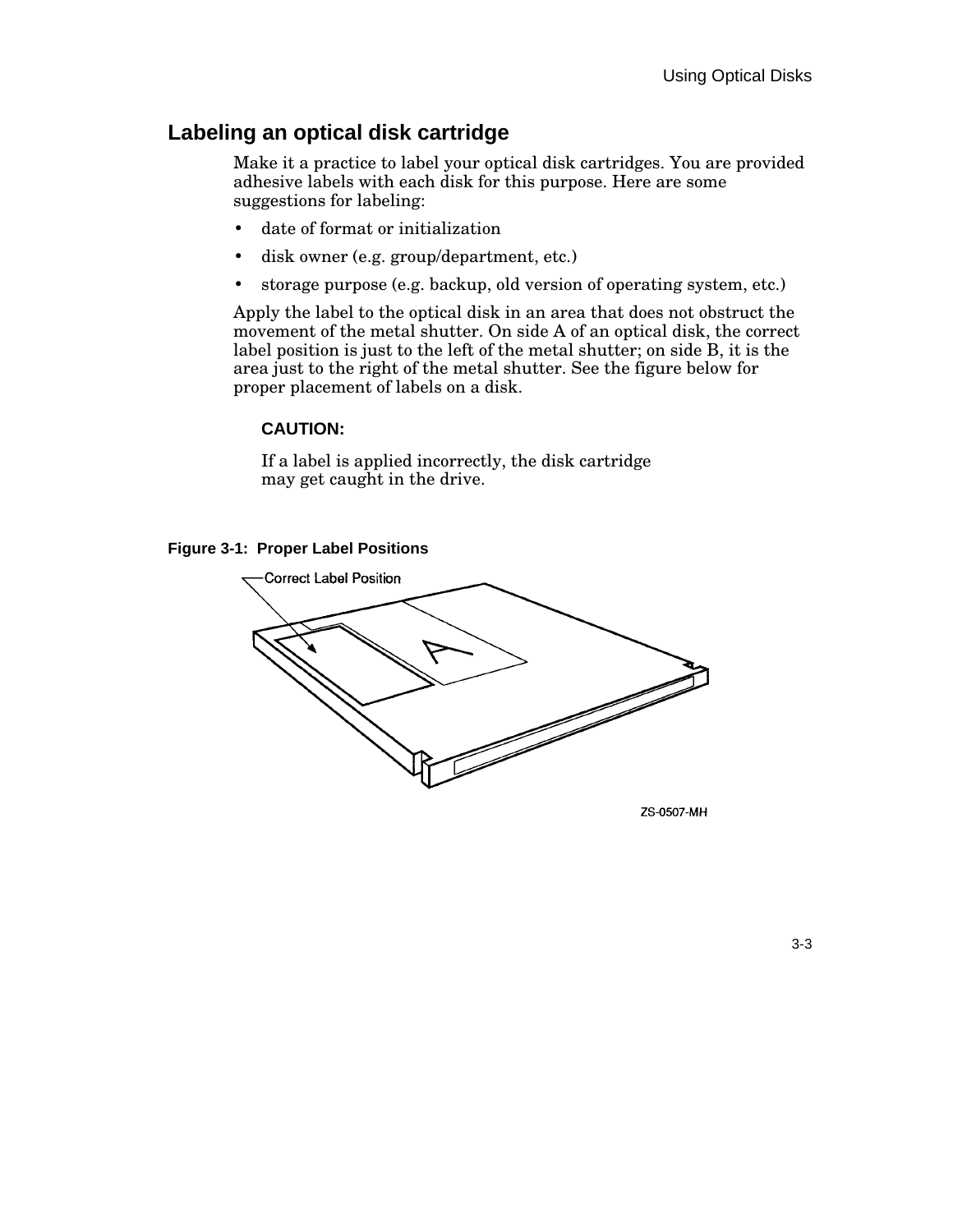### **Write-protecting an optical disk**

Each side of an optical disk can be write-protected by sliding the writeprotect button in the direction of the arrow on the cartridge.

With rewritable optical disks, the use of the write protect button ensures data safety for files that have been previously written to the disk and prevents any additional files being written to the disk.

With write-once optical disks, existing files cannot be altered or erased regardless of whether or not the write-protect button has been set. However, the use of the write-protect button will prevent any additional files being written to a disk.

**Figure 3-2: Write-Protect Button Location**

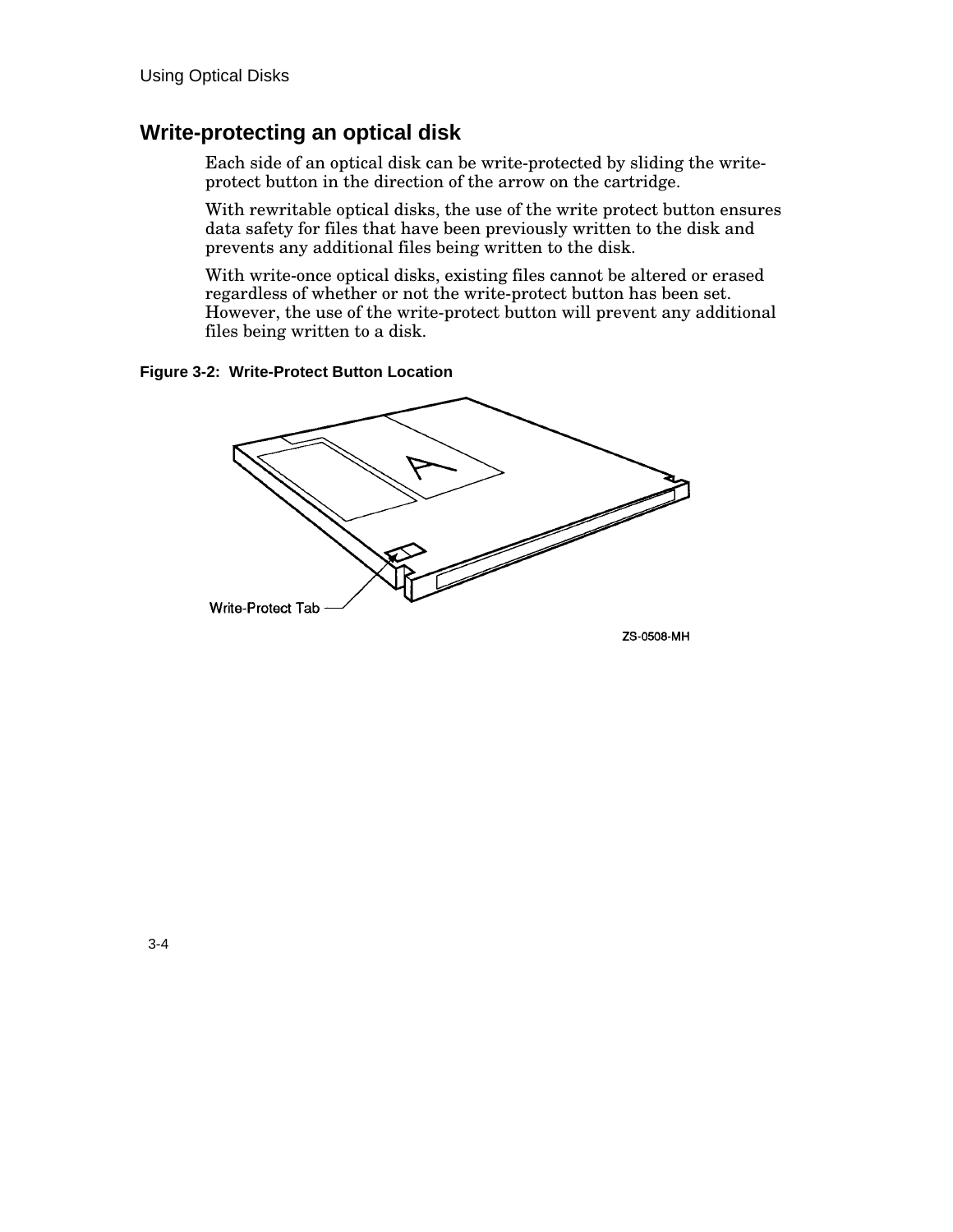### **Maintaining an optical disk in good condition**

Follow these guidelines to maintain your disk in good condition:

- Do not expose the disk to extreme magnetic fields.
- Do not expose the disk to dust particles.
- Do not expose the disk to extreme temperatures or extreme humidity.
- Do not drop the disk.
- Do not open the shutter and touch the disk surface.
- Do not take the disk cartridge apart.
- Do not clean the disk's surface.
- Do not insert disks with loosely attached labels into the drive.
- Remove the old label before applying a new one.
- Store the disk in a clean, safe place when it is not in use.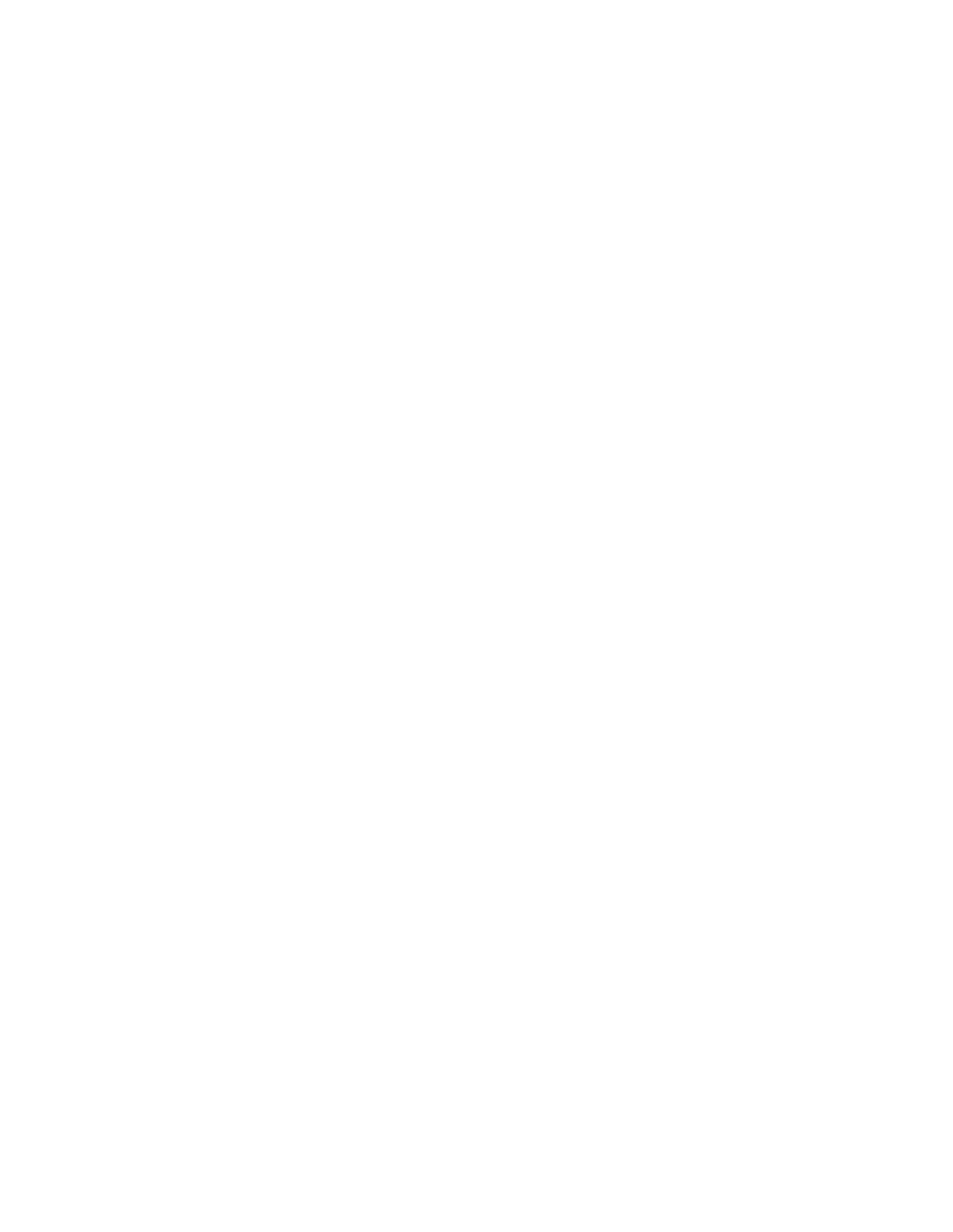# **Operating the RWZ52**

This chapter explains the features used to operate the optical disk drive.

**Figure 4-1: Front Panel Features**



4-1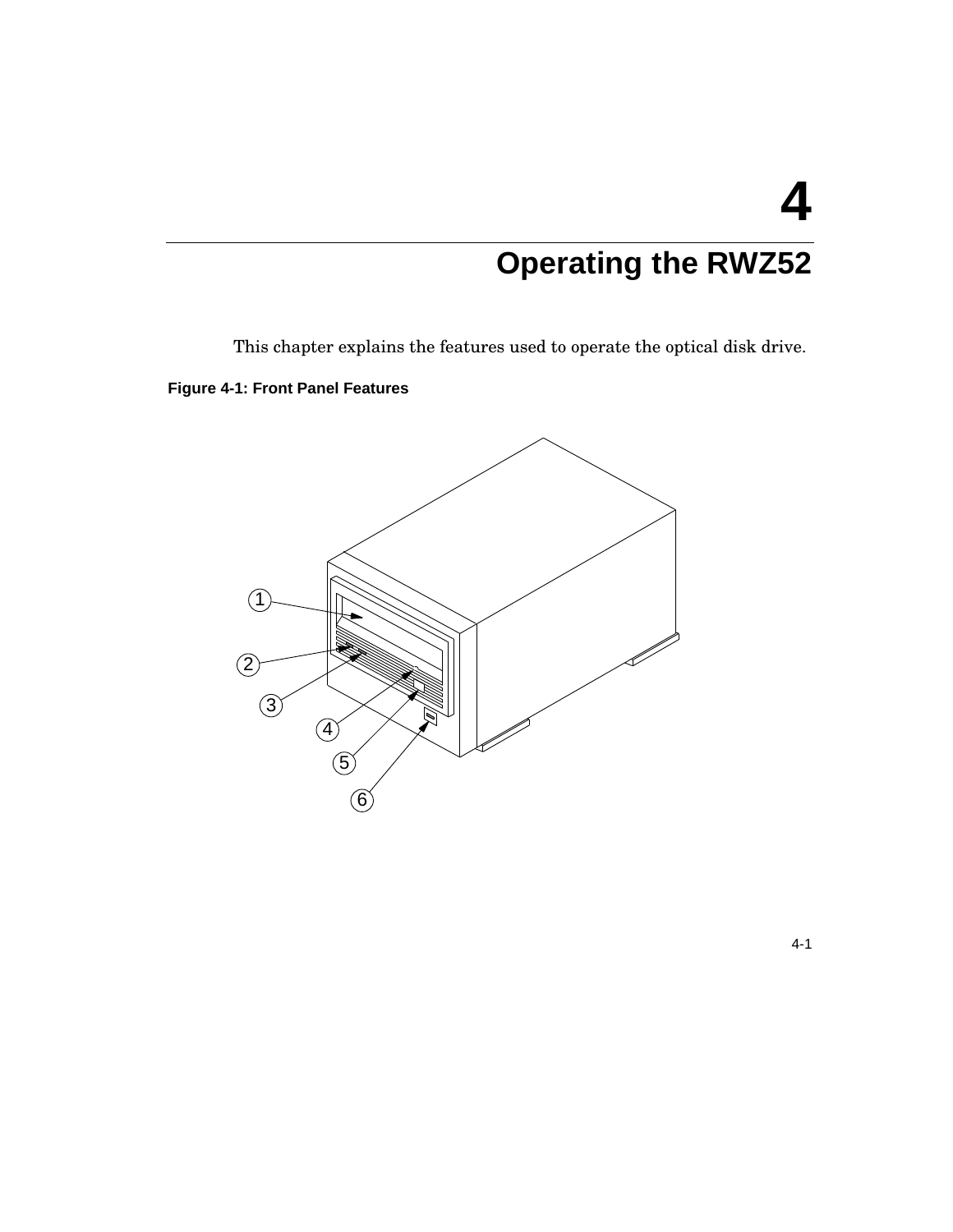### **Identifying front panel features**

The following numbers correspond to the numbers in Figure 4-1 on page 4-1.

|   | Cartridge slot     | Opening for inserting optical cartridge.                                                                                                                                                                                             |
|---|--------------------|--------------------------------------------------------------------------------------------------------------------------------------------------------------------------------------------------------------------------------------|
| 2 | Activity indicator | Remains lit while a cartridge is loaded or unloaded,<br>during the powerup selftest sequence, and any time<br>the drive is being accessed. It also remains lit for<br>approximately two seconds when the eject button is<br>pressed. |
| з | Fault indicator    | Remains lit whenever a failure condition exists that<br>keeps the drive from operating normally.                                                                                                                                     |
| 4 | Eject tool opening | An access hole for the eject tool. In an emergency,<br>such as a power outage, the cartridge can be manually<br>ejected by inserting the eject tool into this opening.<br>Read To manually eject a cartridge on the next page.       |
|   | Eject button       | Pressed to eject the cartridge from the drive. The<br>cartridge does not eject if a SCSI Prevent/Allow Media<br>Removal command has been issued, or if power to the<br>drive is off.                                                 |
| 6 | Power indicator    | Remains lit while the power is on.                                                                                                                                                                                                   |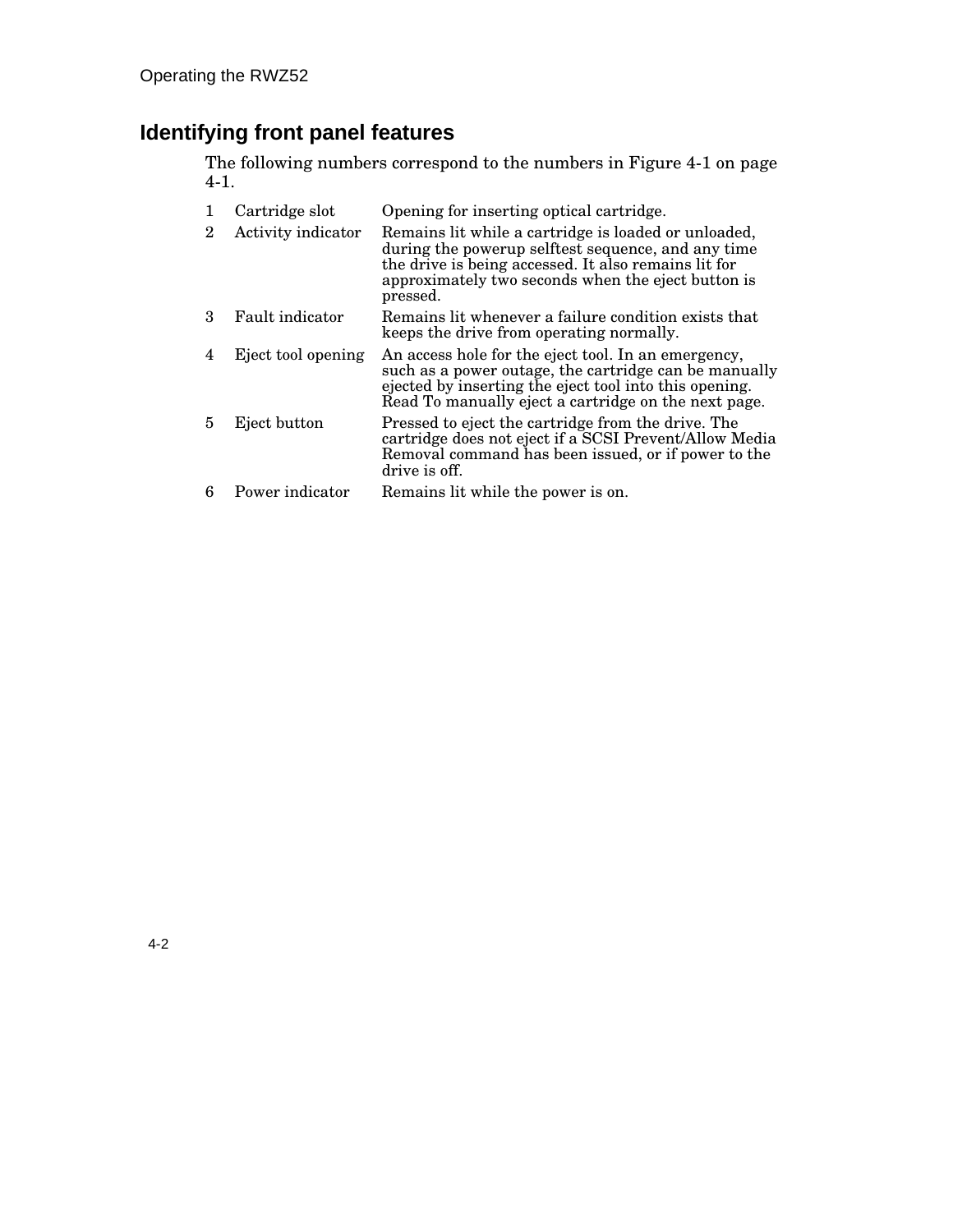#### **To manually eject a cartridge**

The RWZ52 does not automatically eject an optical cartridge if a power failure occurs. An eject tool was shipped with the RWZ52 to eject a cartridge manually.

Follow these steps to remove the cartridge from the optical drive:

- Step 1.Disconnect all power to the drive.
- Step 2.Insert the eject tool into the small round hole in the front panel of the drive.
- Step 3.Turn the eject tool in a clockwise direction (to the right) until the disk is ejected through the front of the drive (approximately 20 complete rotations).

#### **NOTE:**

After ejecting a cartridge, the drive remains in "eject position" until power is restored. At that time, the drive automatically resets itself.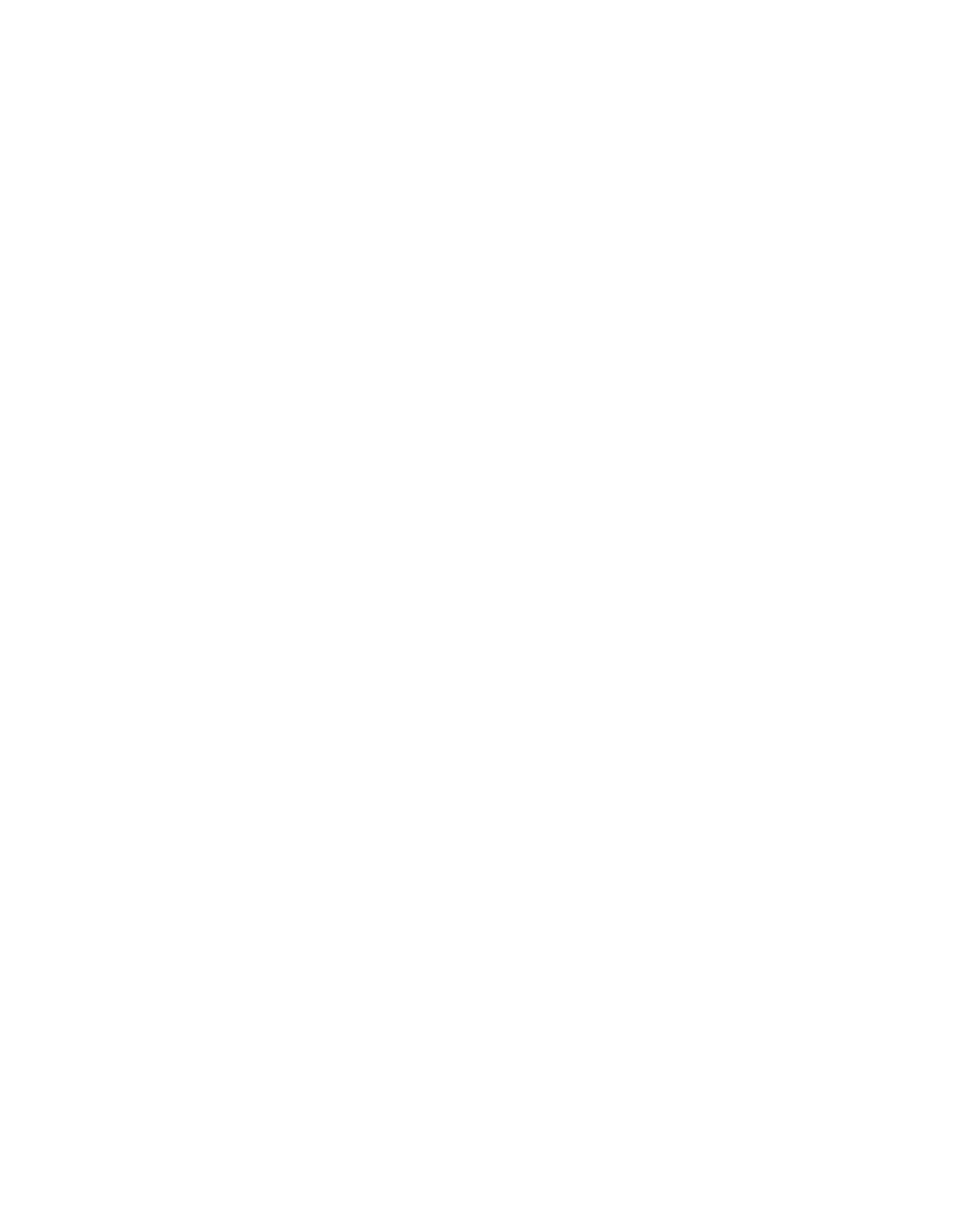# **Software Applications For The RWZ52**

The RWZ52 is supported on many hardware platforms and by several software applications. The two most common applications are DEC Optical Storage Desktop Software(OSDS) for OpenVMS VAX and AXP on workstations and the CorelSCSI packages for PC platforms.

The DEC OSDS product provides OpenVMS applications and users the functionality necessary to access Write Once Read Many(WORM) and multifunction standalone (desktop) optical drives using the conventional device, file, and record access services provided by the OpenVMS Operating System. In most cases no changes will be required to existing applications that use magnetic disk storage. The OpenVMS AXP version of DEC OSMS provides local access to RW5xx autochangers using rewritable media only at this time. The order number for DEC OSDS can be found in Table A-2.

CorelSCSI version 2 will access, maintain and test up to seven devices connected to a single host adaptor. It supports DOS, WINDOWS and OS/2 operating systems. CorelSCSI Network Manager has the same capabilities as version 2 with the addition of network support and faulttolerant protection for your network data. Both packages will support 512 and 1024 sector size media, however there is no 2048 sector WORM support.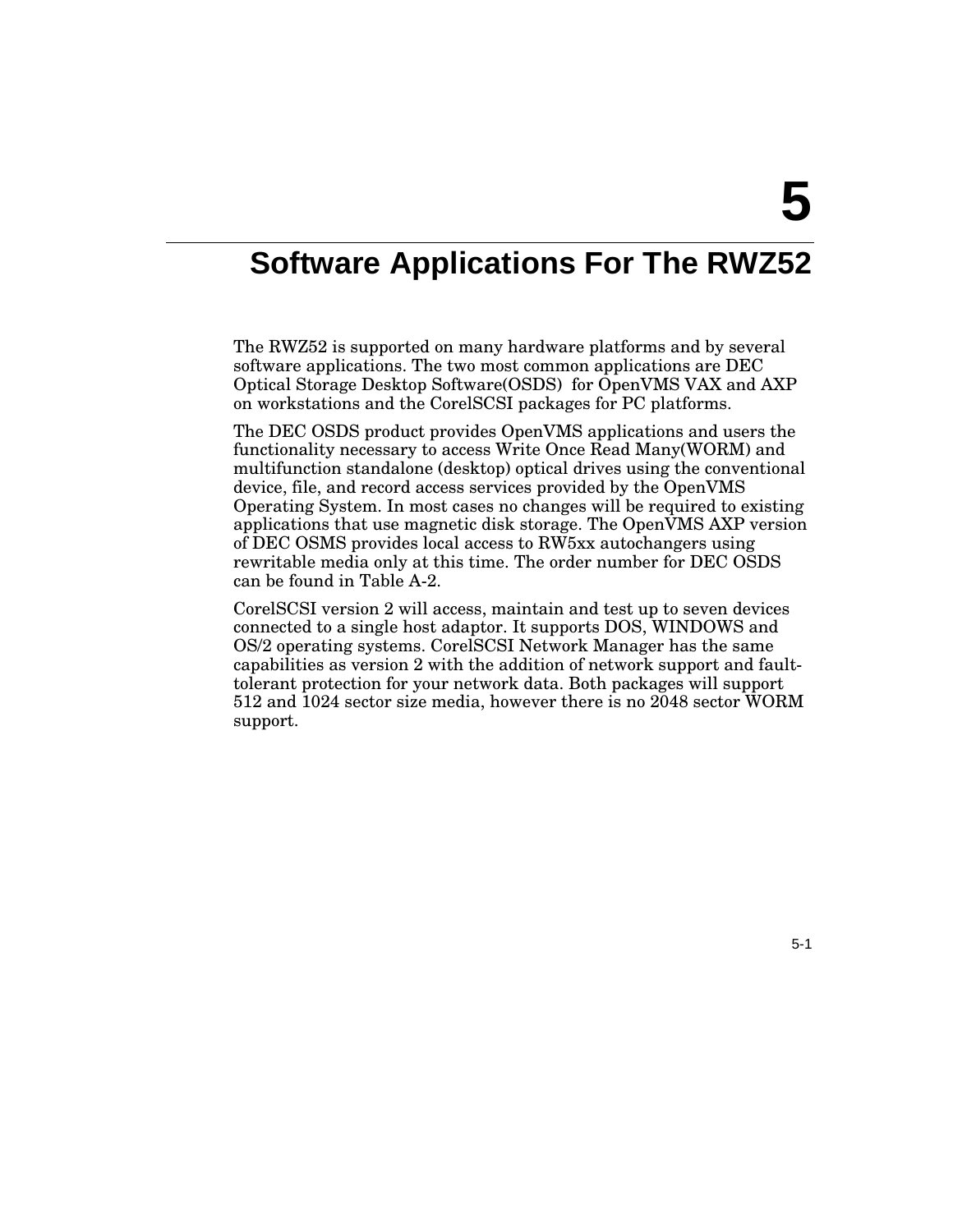| <b>Platform</b>              | <b>Version</b>                        | Interface                   | <b>WORM</b> *<br><b>MODE</b> | <b>Software</b><br>Package         |
|------------------------------|---------------------------------------|-----------------------------|------------------------------|------------------------------------|
| <b>VAX</b>                   | VMS 5.4-3 or higher                   | Direct SCSI<br>host adapter | Y                            | <b>OSDS OpenVMS</b><br>VAX         |
| <b>VAX</b>                   | VMS 6.1 or higher                     | Direct SCSI<br>host adapter | N                            | None needed for<br>rewritable mode |
| AXP                          | VMS 1.5 or higher                     | Direct SCSI<br>host adapter | N                            | <b>OSDS OpenVMS</b><br><b>AXP</b>  |
| <b>CI VAX</b>                | VMS 5.5-2 and 6.1<br>only             | HSC/K.SCSI                  | N                            | None needed for<br>rewritable mode |
| <b>PC</b>                    | $MS-DOS 4.0$ or<br>higher Windows 3.1 | Direct SCSI<br>host adapter | Y                            | CorelSCSI<br>Version 2             |
| <b>PC</b>                    | $OS/2$ 2.0 or higher                  | Direct SCSI<br>host adapter | Y                            | CorelSCSI<br>Version 2             |
| <b>PC</b><br><b>Networks</b> | Novell NetWare 3.11<br>and 3.12       | Direct SCSI<br>host adapter | Y                            | CorelSCSI<br>Network<br>Manager    |

#### **Table 5-1 RWZ52 Supported Options**

-

<sup>\*</sup> WORM functionality for the RWZ52 standalone drive connected to workstations is only supported on a non-clustered, VAX platform with OSDS OpenVMS VAX software. In the future additional platforms and clustered environments may be supported using the OSDS software. The Software Product Descriptions(SPDs) will always state the latest supported options.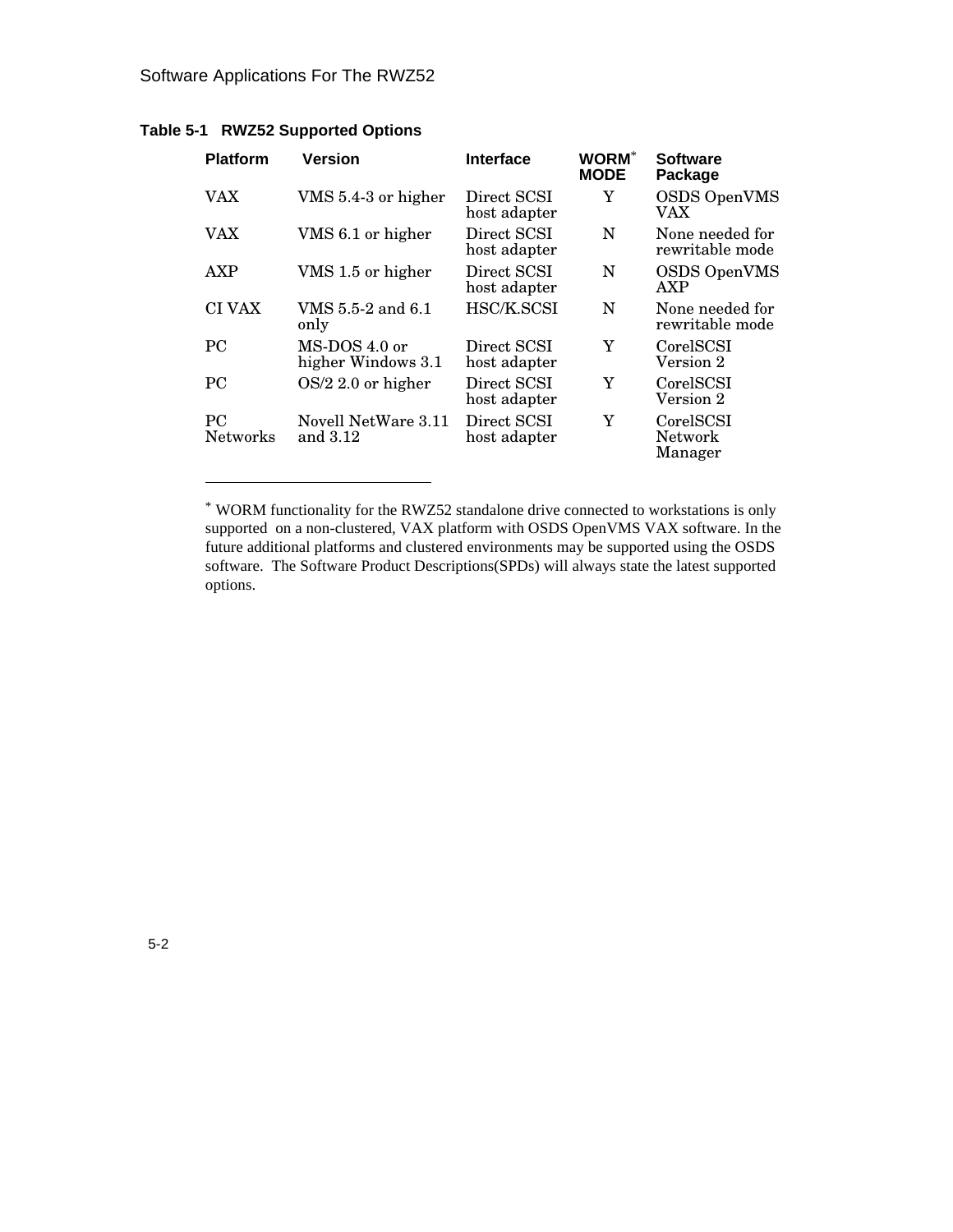# **Product Numbers Options and Supplies**

This appendix lists the product numbers and options for the Optical Library, and the available supplies.

#### **Table A-2: Optical Library Products Matrix**

| Model<br><b>Number</b> | <b>Description</b>                                                                                                                                                                                                                          |
|------------------------|---------------------------------------------------------------------------------------------------------------------------------------------------------------------------------------------------------------------------------------------|
| <b>RW504-ZA</b>        | A 10 gigabyte Optical Jukebox with a 16 disk slot capacity, one<br>mail slot, one 650 Mbyte multi-function drive, one auto<br>changer mechanism. Plus packaging, skid, ESD bag, and<br>accessory kit. Single ended SCSI.                    |
| RW524-ZA               | A 20 gigabyte Optical Jukebox with a 16 disk slot capacity, one<br>mail slot, one 1.3 Gbyte multi-function drive, one auto changer<br>mechanism. Plus packaging, skid, ESD bag, and accessory kit.<br>Single ended SCSI.                    |
| $RW510-ZC$             | A 20 gigabyte Optical Jukebox with a 32 disk slot capacity, one<br>mail slot, two 650 Mbyte multi-function drives, one auto<br>changer mechanism. Plus packaging, skid, ESD bag, and<br>accessory kit. Single ended SCSI.                   |
| <b>RW530-ZC</b>        | A 40 gigabyte Optical Jukebox with a 32 disk slot capacity, one<br>mail slot, two 1.3 Gbyte multi-function drives, one auto<br>changer mechanism. Floor stand model Plus packaging, skid,<br>ESD bag, and accessory kit. Single ended SCSI. |
| <b>RW514-ZF</b>        | A 57 gigabyte Optical Jukebox with a 88 disk slot capacity, one<br>mail slot, four 650 Mbyte multi-function drives, one auto<br>changer mechanism. Plus packaging, skid, ESD bag, and<br>accessory kit. Single ended SCSI.                  |
| <b>RW534-ZF</b>        | A 114 gigabyte Optical Jukebox with a 88 disk slot capacity,<br>one mail slot, four 1.3 Gbyte multi-function drives, one auto<br>changer mechanism. Plus packaging, skid, ESD bag, and<br>accessory kit. Single ended SCSI.                 |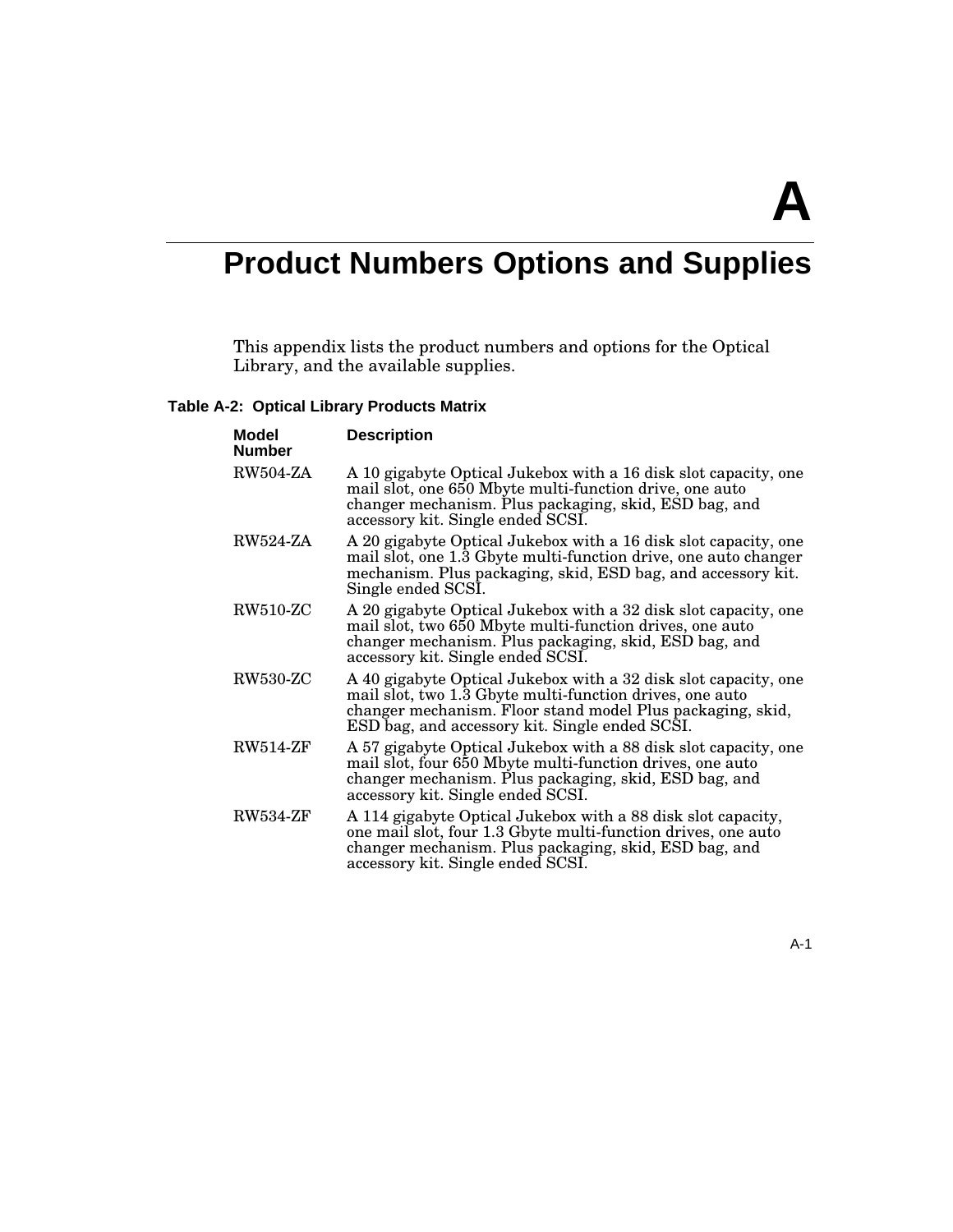| <b>RW516-ZF</b> | A 94 gigabyte Optical Jukebox with a 144 disk slot capacity,<br>one mail slot, four 650 Mbyte multi-function drives, one auto<br>changer mechanism. Plus packaging, skid, ESD bag, and<br>accessory kit. Single ended SCSI.  |
|-----------------|------------------------------------------------------------------------------------------------------------------------------------------------------------------------------------------------------------------------------|
| <b>RW536-ZF</b> | A 188 gigabyte Optical Jukebox with a 144 disk slot capacity,<br>one mail slot, four 1.3 Gbyte multi-function drives, one auto<br>changer mechanism. Plus packaging, skid, ESD bag, and<br>accessory kit. Single ended SCSI. |
| <b>RW516-UA</b> | Slot upgrade kit only for (RW514 to RW516) Consists of 56<br>slots, controller and hardware. Plus packaging, and ESD bag.                                                                                                    |
| <b>RW536-UA</b> | Slot upgrade kit only for (RW534 to RW536) Consists of 56<br>slots, controller and hardware. Plus packaging, and ESD bag.                                                                                                    |
| <b>RW524-UB</b> | One drive 1.3 Gbyte upgrade kit only for RW504.                                                                                                                                                                              |
| <b>RW530-UB</b> | Two drive 1.3 Gbyte upgrade kit only for RW510.                                                                                                                                                                              |
| <b>RW536-UB</b> | Four drive 1.3 Gbyte upgrade kit only for RW514 or RW516.                                                                                                                                                                    |
| <b>RW500-ZZ</b> | Single ended to differential adapter and hardware. Plus<br>packaging, and ESD bag.                                                                                                                                           |
| RWZ52-AA        | Embedded 1.3 Gbyte multi-function optical drive.                                                                                                                                                                             |
| RWZ52-FA        | Tabletop 1.3 Gbyte multi-function optical drive.                                                                                                                                                                             |
| RWZ52-VA        | Embedded 1.3 Gbyte multi-function optical drive mounted in a<br>StorageWorks container.                                                                                                                                      |

#### **Table A-3: Basic Supplies and Reorderable Parts**

| <b>Item</b>                                                                 | <b>Part Number</b>        |
|-----------------------------------------------------------------------------|---------------------------|
| Rewritable Optical Disk (512 bytes/sector)<br>594 Mbytes per disk formatted | RWX1K-01 (30-38754-01)    |
| Rewritable Optical Disk (512 bytes/sector)<br>1.2 Gbytes per disk formatted | RWX5K-01 (30-38754-02)    |
| Write-Once Optical Disk (512 bytes/sector)<br>594 Mbytes per disk formatted | RWX1K-02 (30-40952-01)    |
| Write-Once Optical Disk (512 bytes/sector)<br>1.2 Gbytes per disk formatted | RWX5K-02 (30-38754-02)    |
| 2.7m (9 ft) SCSI interface cable; Champ to<br>Honda connectors              | BC09D-09 (Storage Server) |
| $0.9m$ (3 ft) SCSI jumper cable; Champ to<br>Champ connectors               | <b>BC09K-03</b>           |
| 1.8m (6 ft) SCSI interface cable                                            | BC06P-06 (17-02659-02)    |
| Single-ended SCSI terminator                                                | H8574-A                   |
| Power cord                                                                  | RW1KA-AA                  |
| DEC Optical Storage Desktop Software (OSDS)                                 | QL-OU9A9-AA               |
|                                                                             |                           |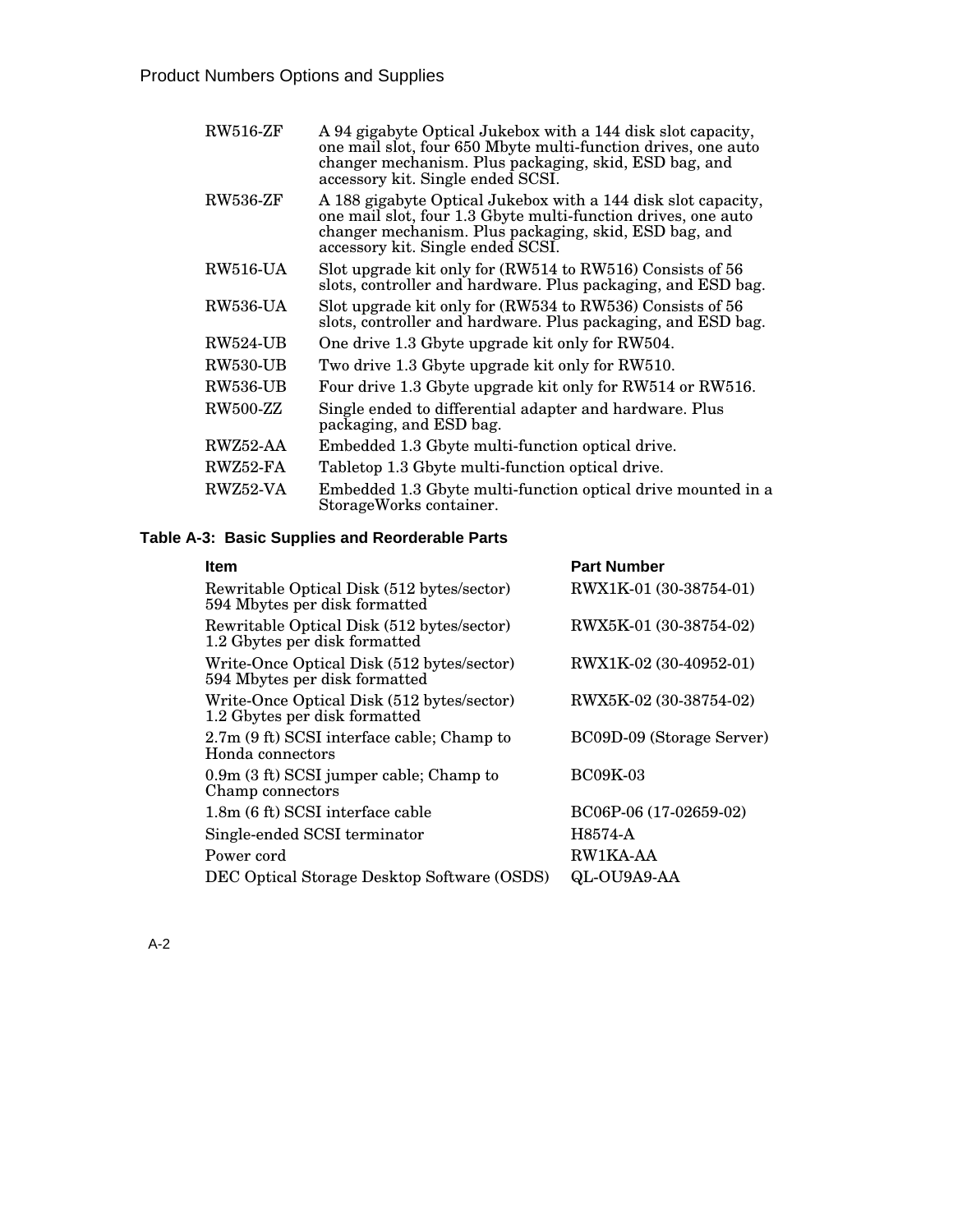| <b>Item</b>                                            | <b>Part Number</b>       |
|--------------------------------------------------------|--------------------------|
| Optical Storage Desktop Software Installation Guide    | <b>AA-PXYKB-TE</b>       |
| Optical Storage Desktop Software User's Guide          | AA-PXYLB-TE              |
| Optical Storage Management Software Installation Guide | AA-PXYPB-TE              |
| Optical Storage Management Software User's Guide       | AA-PXYQB-TE              |
| Storage Server 100 Installation Guide                  | EK-D59SS-IN              |
| Small Optical Disk Library Service Manual              | EK-SOL10-SV              |
| Medium Optical Disk Library Service Manual             | EK-MOL20-SV              |
| Large Optical Disk Library Service Manual              | EK-SS100-SV              |
| Storage Server 100 Optical Disk Service Manual         | EK-STSOP-SV <sup>2</sup> |
| <b>Optical Library User's Guide</b>                    | EK-STSOP-UG              |
| RWZ52 Optical Disk Drive User's Guide                  | EK-RWZ52-UG              |
|                                                        |                          |

#### **Table A-4: Related Documentation**

-

<sup>2</sup>Only for older model 10/20 jukeboxes shipped with (ninja) storage server systems.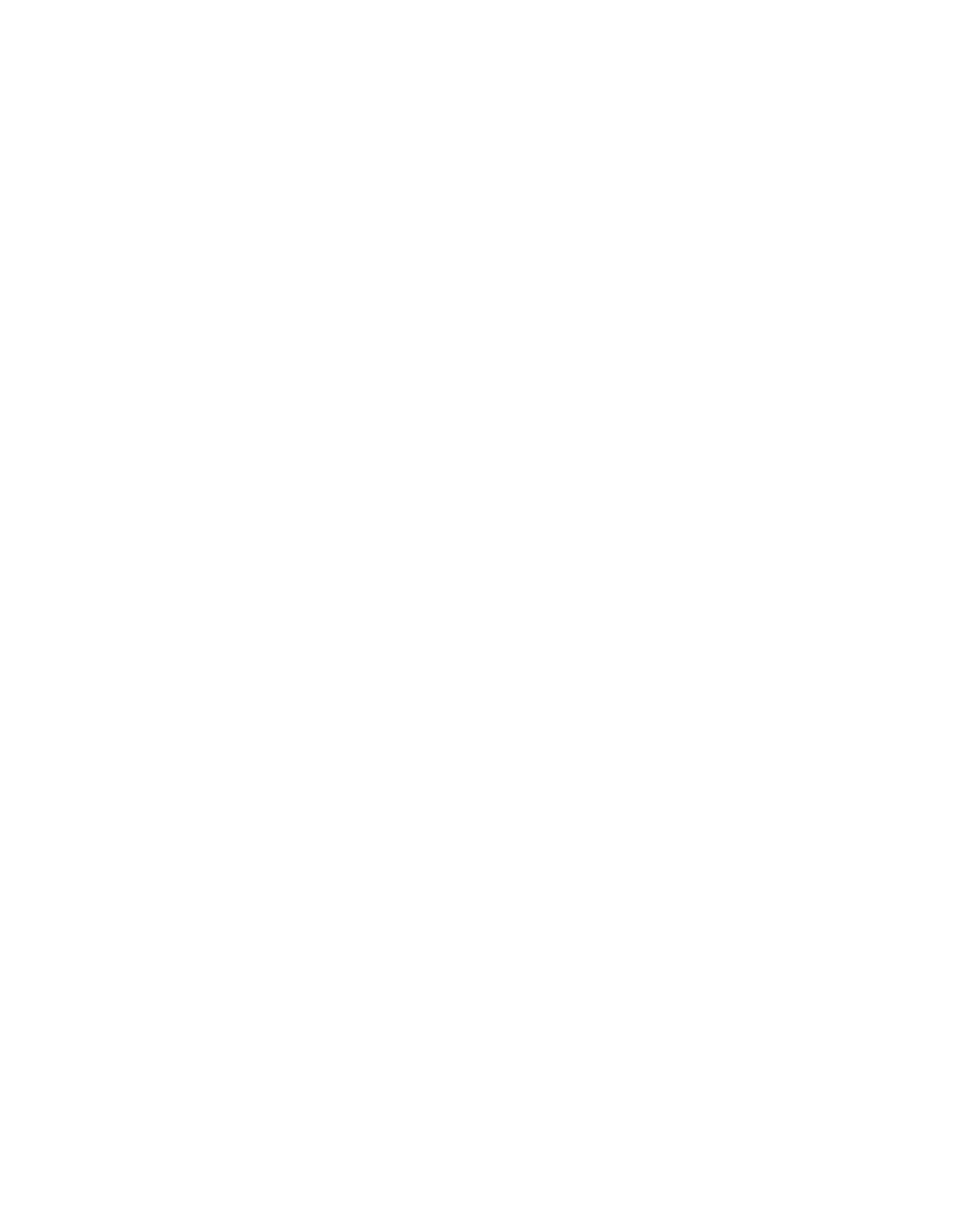## **Glossary**

#### **continuous composite**

A format that describes the physical, optical, and data format characteristics of a disk that complies with ISO DP 10089-2A.

#### **daisy chain**

A method of connecting devices in a serial manner which typically starts from the host. The last device in the chain must be terminated.

#### **device file**

The file associated with an I/O device. Device files are read and written just like ordinary files, but requests to read or write result in activation of the associated device.

#### **disk**

See optical disk.

#### **front panel**

The part of the optical drive that includes a power indicator light, indicator lights which display disk functions, and a place to insert and remove disks.

#### **magneto-optical (MO)**

A type of optical technology which uses a laser to read from and write to a magnetic layer on an MO disk. To write, a spot on the magnetic layer is heated by a laser to a point where it can be magnetically altered by the write magnetic head. To read, the light from the laser is reflected from the spot. The magnetic alteration causes the light to be polarized in one direction (interpreted as a "1") or the opposite direction (interpreted as a "0").

Glossary-1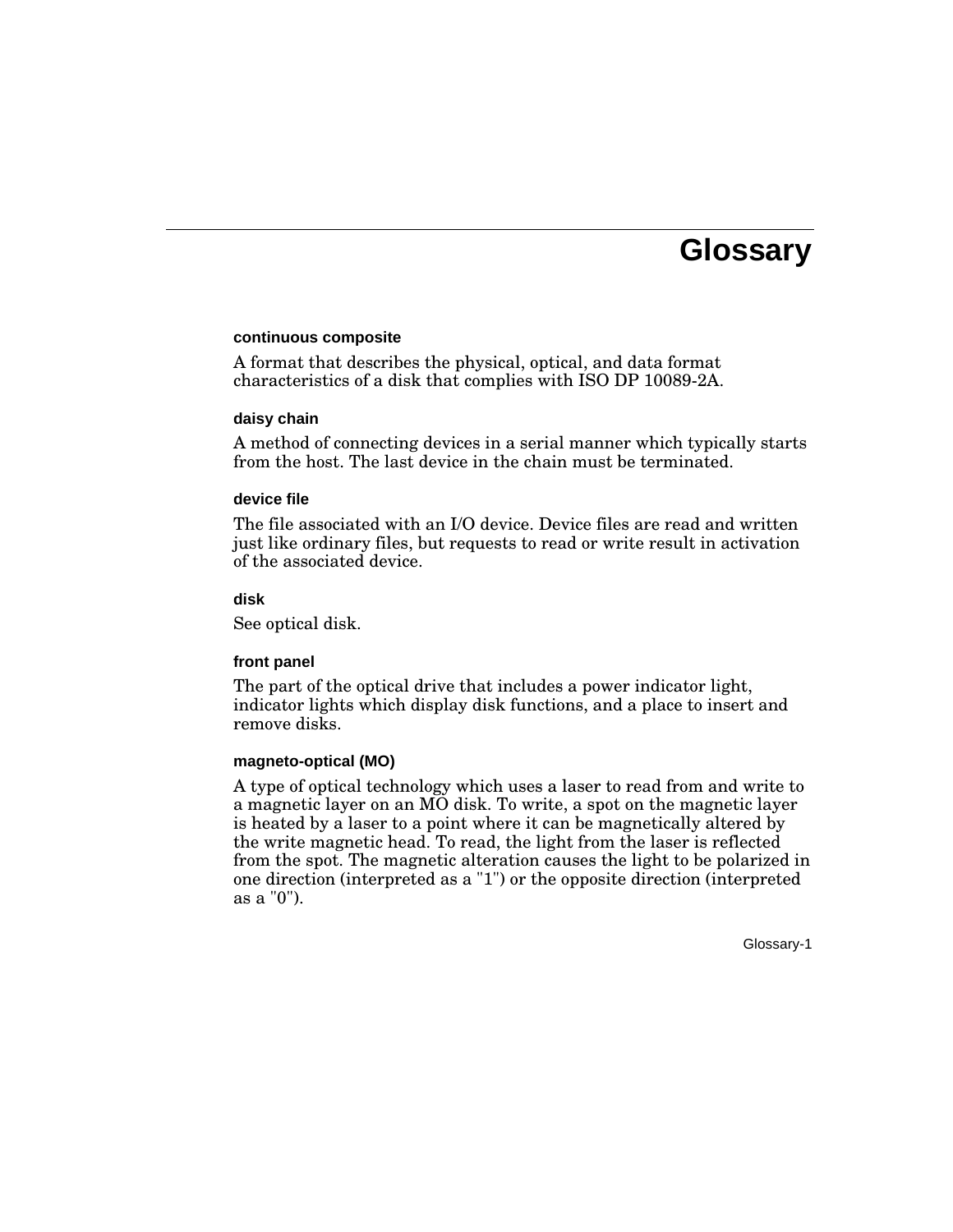#### **multifunction drive**

An optical disk drive that supports both rewritable and write-once optical disks. The drive detects the disk type by reading a factorystamped code on the disk.

#### **optical disk**

A term synonymous with 5.25-inch magneto-optical disk. There are two types of optical disks: rewritable and write-once.

#### **read/write head**

A part of the disk drive assembly that uses a laser and a magnet to read and write data on the MO disk.

#### **rear panel**

The part of the optical drive that provides SCSI address selection buttons, SCSI and power connections, mode selection switch, on/off switch, and safety, part number and serial number labels.

#### **rewritable optical**

An optical disk technology in which data can be repeatedly written and erased using magneto-optical reading and writing technology.

#### **SCSI**

An acronym for the Small Computer Systems Interface.

#### **terminator**

A resistor array device used for terminating a SCSI bus. A SCSI bus must be ter- minated at its two physical ends. A peripheral device uses a terminator only if it is at the end of the bus.

#### **write-once optical**

An optical disk technology available on multifunction drives. When a write-once disk is inserted, the drive will write data, but will not write over data that has been previously written.

#### **write-protect**

A method of preventing data from being written to a disk. A writeprotect tab is located on both sides of the optical disk cartridge to enable write-protection on one or both surfaces of the disk.

Glossary-2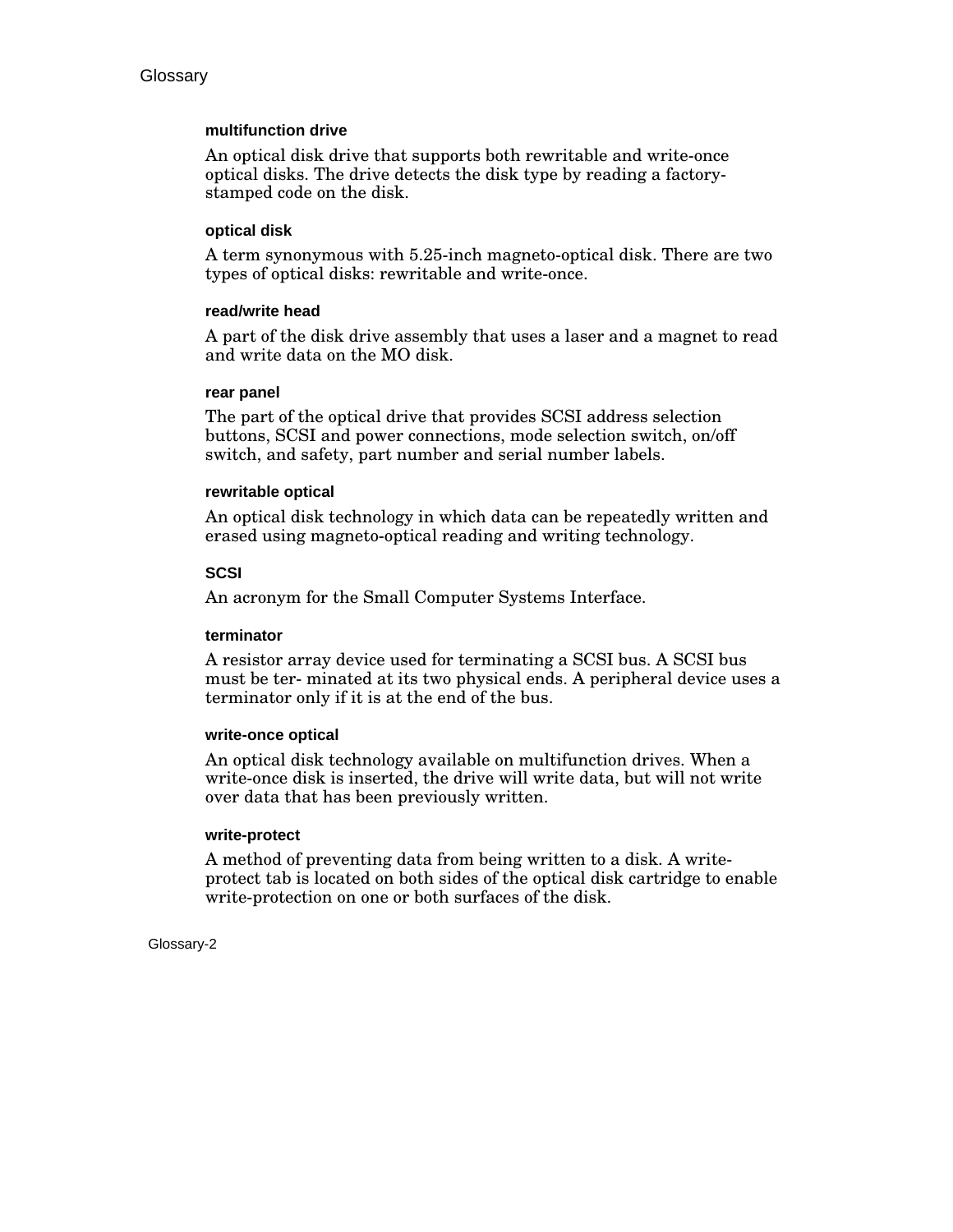# **Index**

### **A** address setting, 2-3 **C** Cartridge labels, 3-3 connecting to the host computer, 2-5 connectors, power, 2-2 SCSI, 2-2 **E** environmental requirements, 2-1 clearance, 2-1 location, 2-1 **F** Front Panel, 4-1 **R** rear panel features, 2-2 **S** SCSI, connectors, 2-2

ID switch, 2-2

Index-1